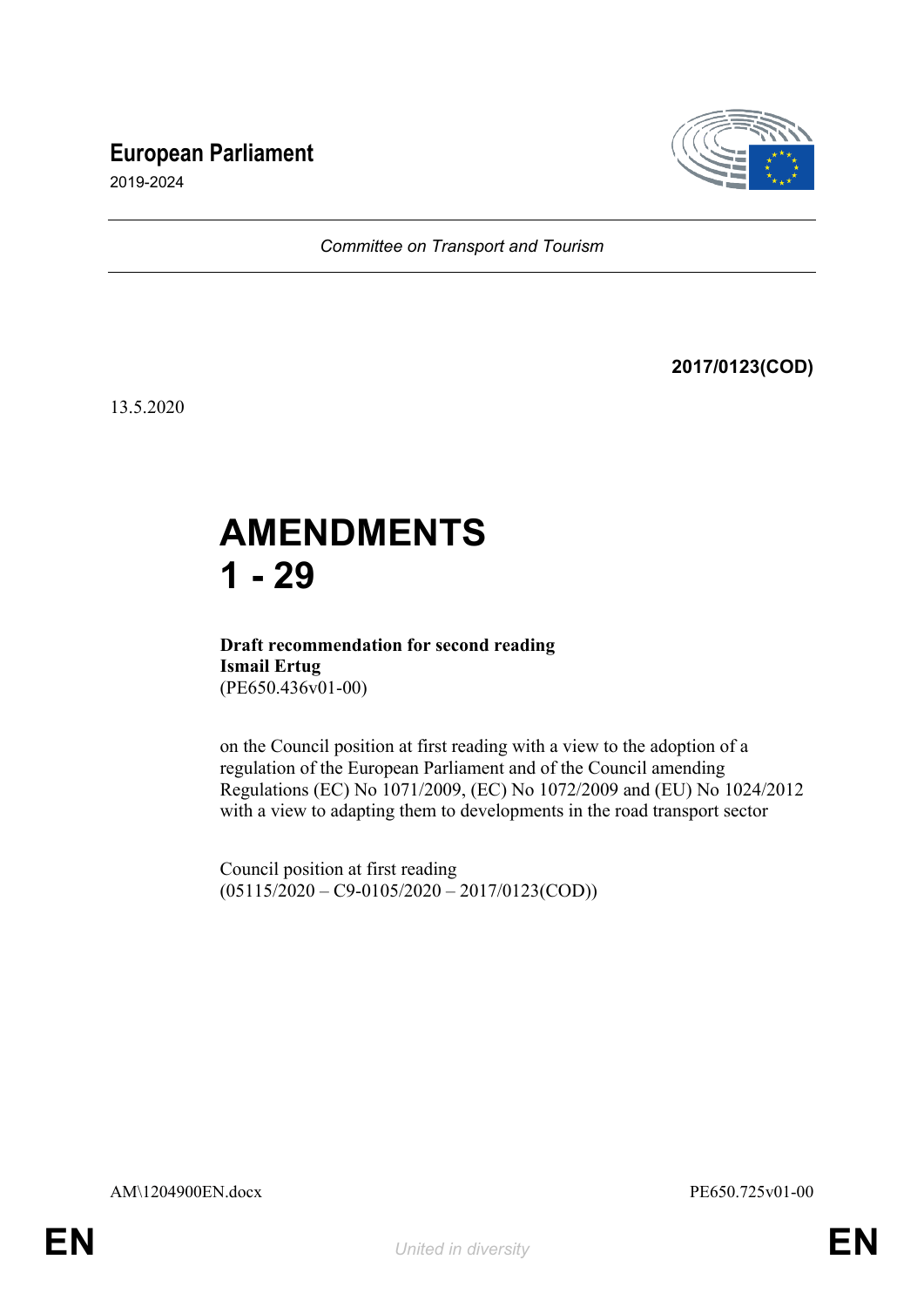AM\_Com\_LegRecomm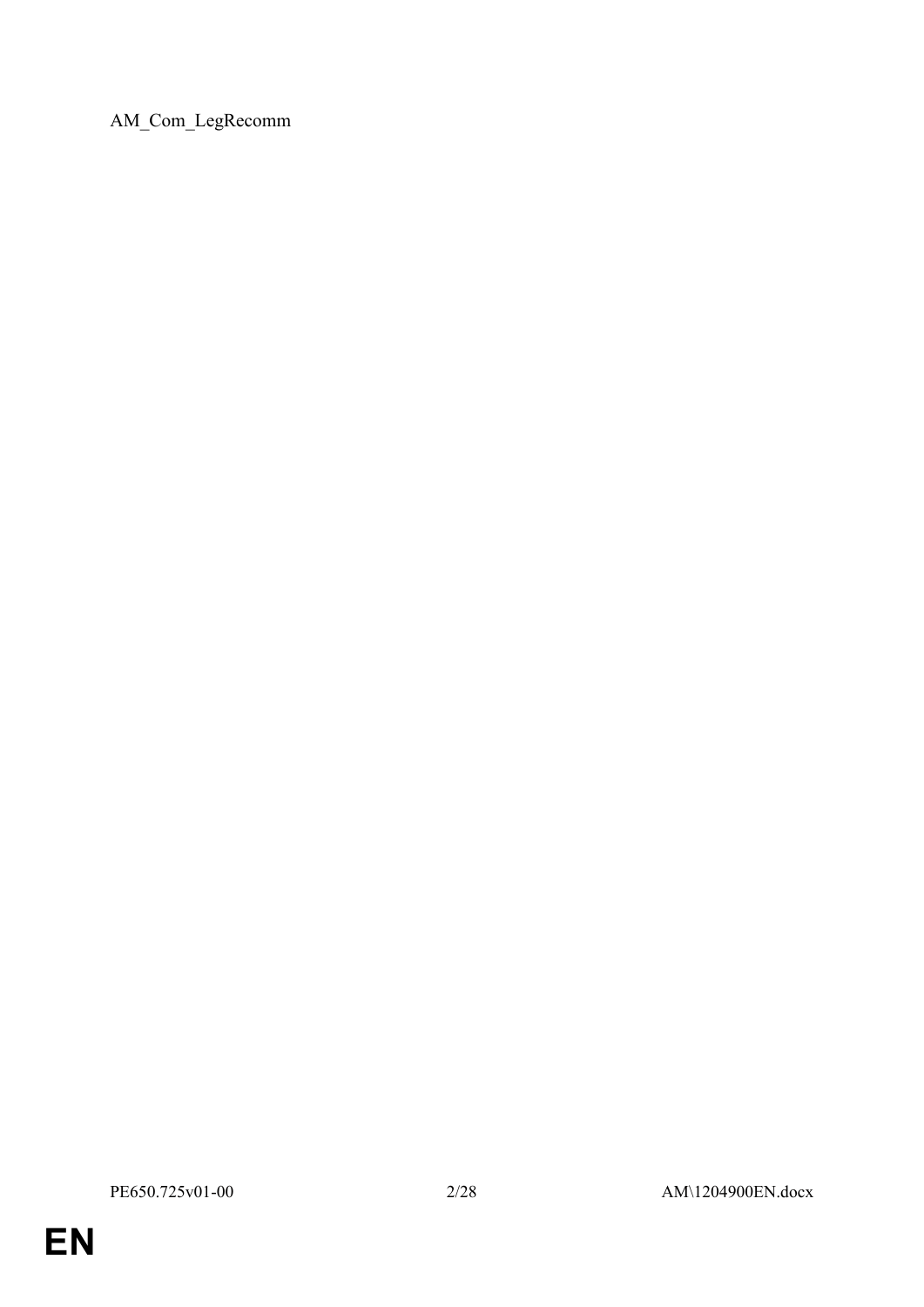#### **Amendment 1 Clotilde Armand**

**Council position**

**–**

*Proposal for a rejection*

*— The European Parliament rejects the Council position at first reading.*

Or. en

### **Amendment 2 Josianne Cutajar, Miriam Dalli, Alfred Sant, Alex Agius Saliba, Roberta Metsola, David Casa, Costas Mavrides**

### **Council position Recital 8**

### *Council position Amendment*

(8) Regulation (EC) No 1071/2009 requires undertakings to conduct effectively and continuously their operations with the appropriate technical equipment and facilities at an operating centre situated in the Member State of establishment, and it allows for additional requirements at national level, the most common of which being a requirement to have parking spaces available in the Member State of establishment. *However, those, unevenly applied, requirements have not been sufficient to ensure a genuine link with that Member State in order to efficiently fight letter-box companies and to reduce the risk of systematic cabotage and nomadic drivers organised from an undertaking to which the vehicles do not return. Considering that, in order to ensure the proper functioning of the internal market in the area of transport, specific rules on the right of establishment and the provision of services may be necessary, it is appropriate to further harmonise the* 

(8) Regulation (EC) No 1071/2009 requires undertakings to conduct effectively and continuously their operations with the appropriate technical equipment and facilities at an operating centre situated in the Member State of establishment, and it allows for additional requirements at national level, the most common of which being a requirement to have parking spaces available in the Member State of establishment.

AM\1204900EN.docx 3/28 PE650.725v01-00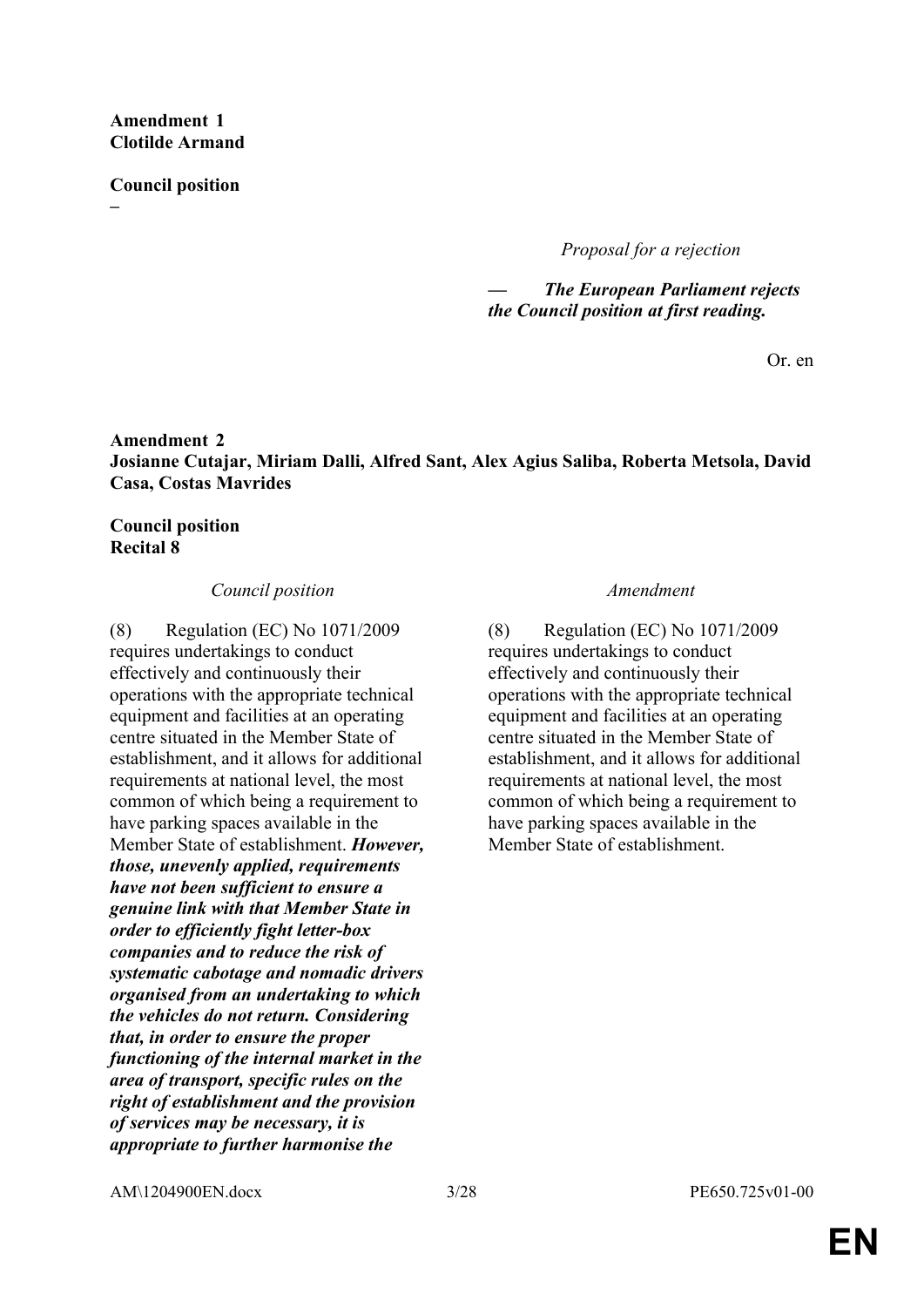*establishment requirements and to strengthen the requirements linked to the presence of the vehicles used by the transport operator in the Member State of establishment. Defining a clear minimum interval within which the vehicle has to return also contributes to ensuring that those vehicles can be correctly maintained with the technical equipment situated in the Member State of establishment and facilitates controls. The cycle for such returns should be synchronised with the obligation on the transport undertaking in Regulation (EC) No 561/2006 of the European Parliament and of the Council<sup>6</sup> to organise its operations in a manner that enables the driver to return home at least every four weeks, so that both obligations can be fulfilled through the return of the driver together with the vehicle at least every second four week cycle. This synchronisation strengthens the right of the driver to return and reduces the risk that the vehicle has to return only to fulfil this new establishment requirement. However, the requirement to return to the Member State of establishment should not require a specific number of operations to be conducted in the Member State of establishment or otherwise limit the operators possibility to provide services throughout the internal market..*

*<sup>6</sup> Regulation (EC) No 561/2006 of the European Parliament and of the Council of 15 March 2006 on the harmonisation of certain social legislation relating to road transport and amending Council Regulations (EEC) No 3821/85 and (EC) No 2135/98 and repealing Council Regulation (EEC) No 3820/85 (OJ L 102, 11.4.2006, p. 1).*

Or. en

*\_\_\_\_\_\_\_\_\_\_\_\_\_\_\_\_\_\_\_\_\_\_\_\_\_\_\_\_*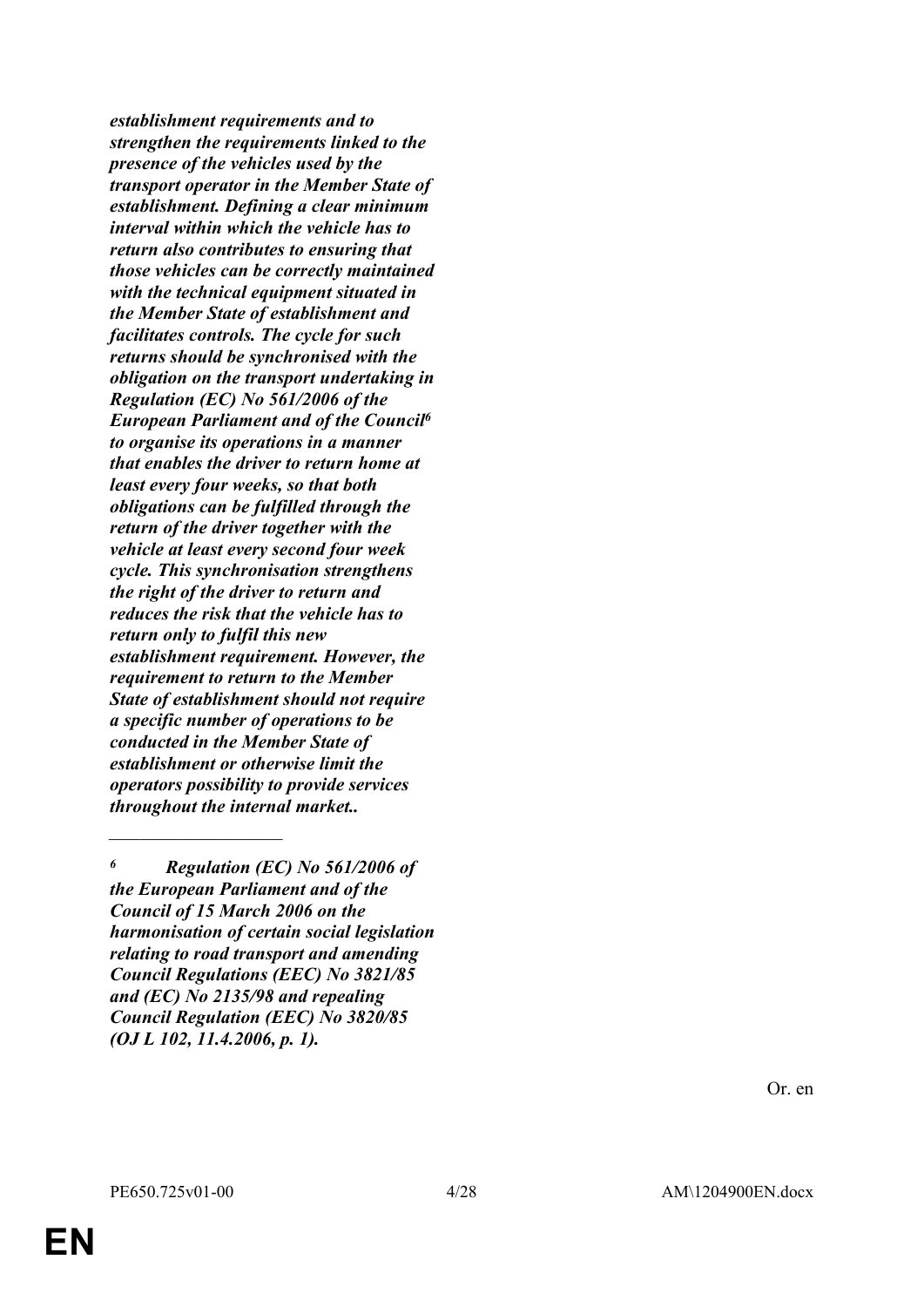#### **Amendment 3**

**Elżbieta Katarzyna Łukacijewska, Roberta Metsola, Gheorghe Falcă, Andris Ameriks, Petras Auštrevičius, Andor Deli, Rovana Plumb, Maria Grapini, Marian-Jean Marinescu, Roberts Zīle, Bogusław Liberadzki, Tomasz Piotr Poręba, Kosma Złotowski, Magdalena Adamowicz, Tomasz Frankowski, Andrey Novakov, Petar Vitanov, Ilhan Kyuchyuk, Angel Dzhambazki**

#### **Council position Recital 8**

#### *Council position Amendment*

(8) Regulation (EC) No 1071/2009 requires undertakings to conduct effectively and continuously their operations with the appropriate technical equipment and facilities at an operating centre situated in the Member State of establishment, and it allows for additional requirements at national level, the most common of which being a requirement to have parking spaces available in the Member State of establishment. *However, those, unevenly applied, requirements have not been sufficient to ensure a genuine link with that Member State in order to efficiently fight letter-box companies and to reduce the risk of systematic cabotage and nomadic drivers organised from an undertaking to which the vehicles do not return. Considering that, in order to ensure the proper functioning of the internal market in the area of transport, specific rules on the right of establishment and the provision of services may be necessary, it is appropriate to further harmonise the establishment requirements and to strengthen the requirements linked to the presence of the vehicles used by the transport operator in the Member State of establishment. Defining a clear minimum interval within which the vehicle has to return also contributes to ensuring that those vehicles can be correctly maintained with the technical equipment situated in the Member State of establishment and facilitates controls. The cycle for such returns should be synchronised with the* 

(8) Regulation (EC) No 1071/2009 requires undertakings to conduct effectively and continuously their operations with the appropriate technical equipment and facilities at an operating centre situated in the Member State of establishment, and it allows for additional requirements at national level, the most common of which being a requirement to have parking spaces available in the Member State of establishment.

AM\1204900EN.docx 5/28 PE650.725v01-00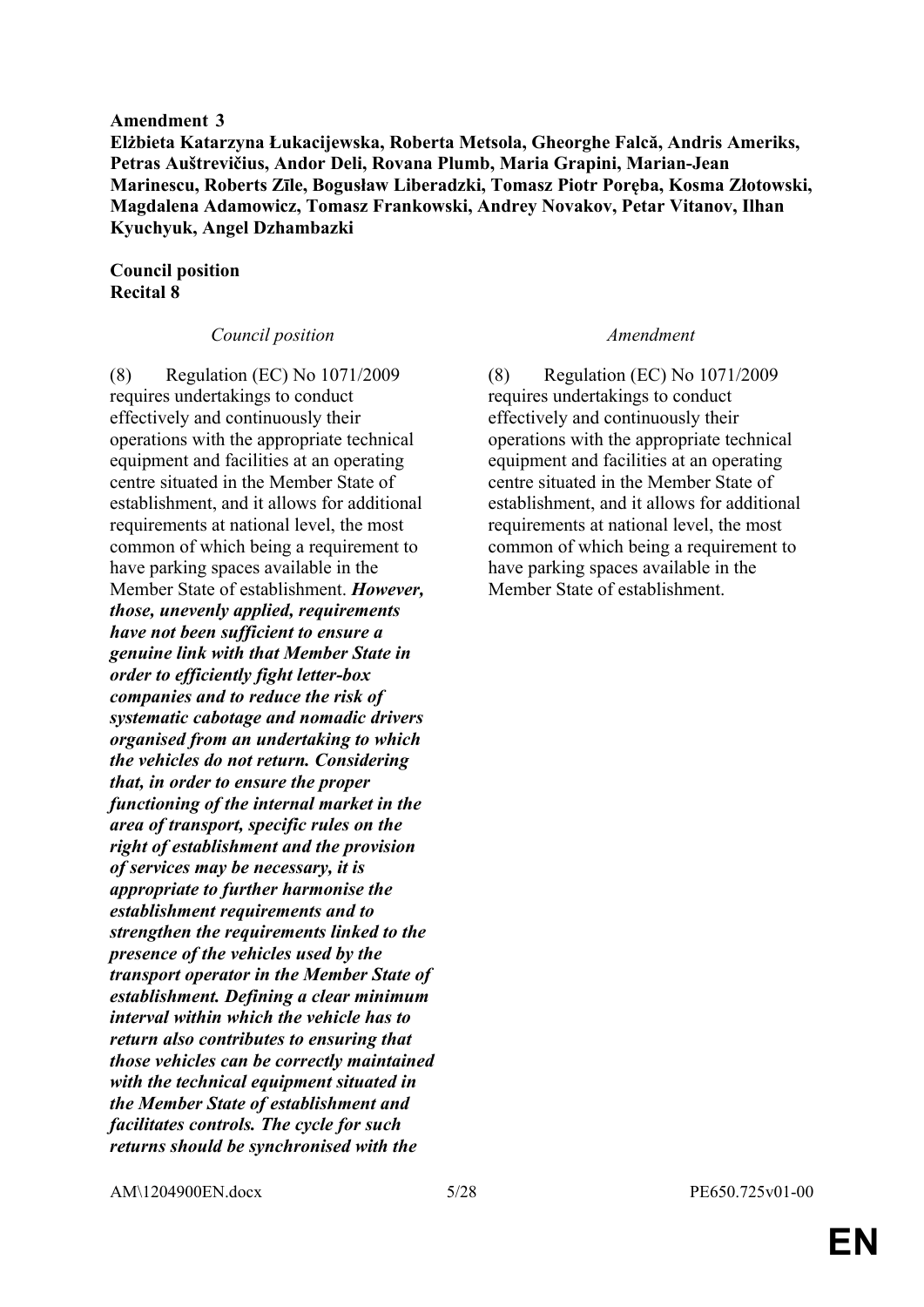*obligation on the transport undertaking in Regulation (EC) No 561/2006 of the European Parliament and of the Council<sup>6</sup> to organise its operations in a manner that enables the driver to return home at least every four weeks, so that both obligations can be fulfilled through the return of the driver together with the vehicle at least every second four week cycle. This synchronisation strengthens the right of the driver to return and reduces the risk that the vehicle has to return only to fulfil this new establishment requirement. However, the requirement to return to the Member State of establishment should not require a specific number of operations to be conducted in the Member State of establishment or otherwise limit the operators possibility to provide services throughout the internal market.*

*<sup>6</sup> Regulation (EC) No 561/2006 of the European Parliament and of the Council of 15 March 2006 on the harmonisation of certain social legislation relating to road transport and amending Council Regulations (EEC) No 3821/85 and (EC) No 2135/98 and repealing Council Regulation (EEC) No 3820/85 (OJ L 102, 11.4.2006, p. 1).*

*\_\_\_\_\_\_\_\_\_\_\_\_\_\_\_\_\_\_\_\_\_\_\_\_\_\_\_\_\_*

Or. en

#### *Justification*

*This measure is excessively restrictive and discriminatory. The mandatory return of a vehicle will put in a disadvantaged position Member States which due to their geographical location will have substantial difficulties in providing truck transport services on the Single Market, as their vehicles will have to cover far greater distances and to overcome significant natural barriers, especially in the case of islands or States located at the periphery of EU. Moreover, the proposed provision concerning the obligation of return of a vehicle to the state of establishment contradicts European Green Deal, EU's climate policy objectives and the Paris Agreement goals. It increases the number of empty runs and causes additional CO2 emissions. Furthermore, this measure will increase the volume of road traffic and will have a negative impact on road safety.*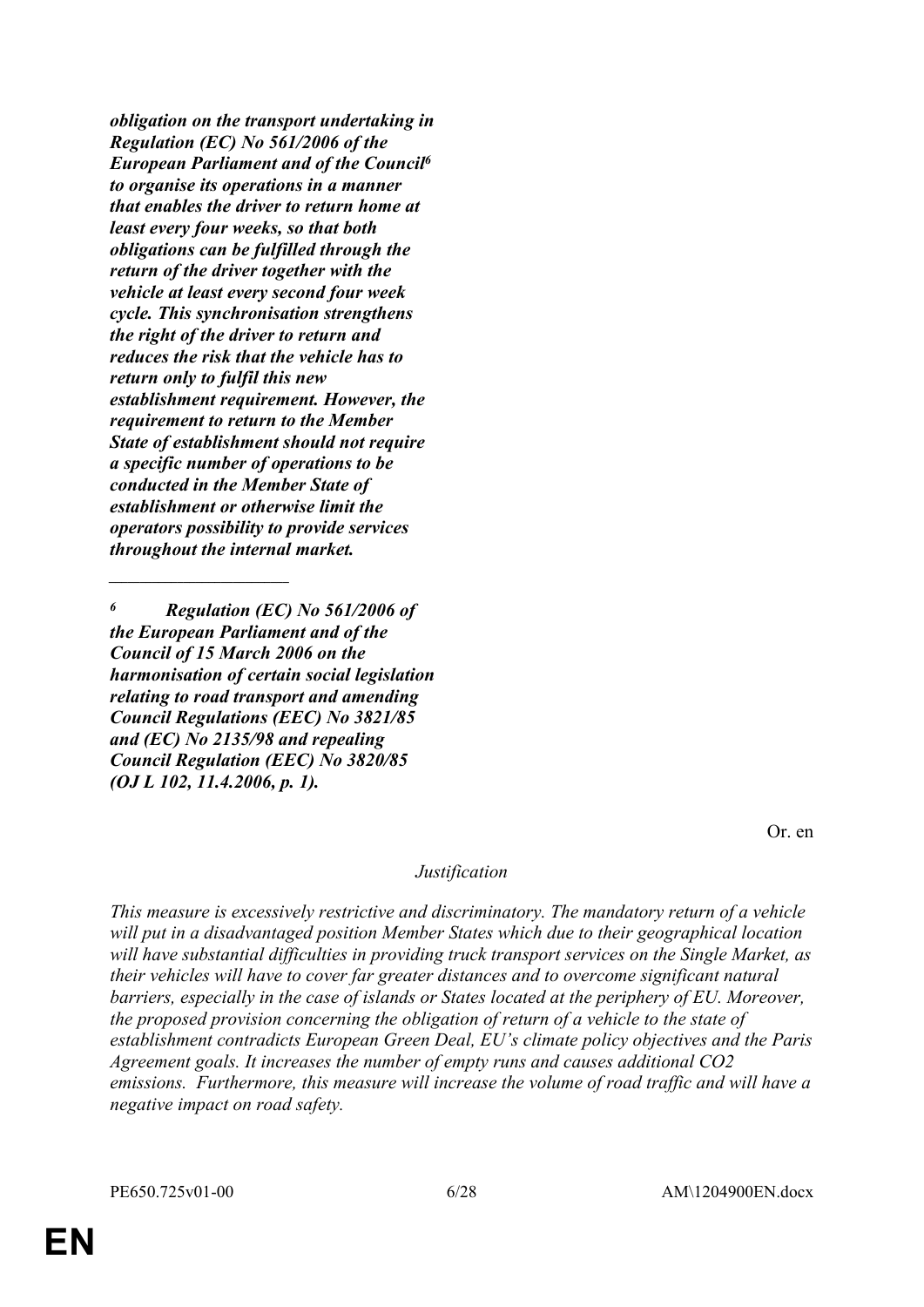**Amendment 4 Maria Grapini**

**Council position Recital 11**

*Council position Amendment*

*deleted*

*(11) In view of their potential to considerably affect the road transport market and the social protection of workers, serious infringements of Union rules on the posting of workers in road transport, cabotage and the law applicable to contractual obligations should be added to the items relevant to the assessment of good repute.*

Or. ro

#### *Justification*

*This measure affects the fundamental freedom to provide services in the EU, as the proposed clause on the place where or from where work is habitually carried out will create confusion as to the choice of applicable law. The European Parliament must not allow the single market to be undermined at a time in which its correct functioning is crucial to the economic recovery of the whole continent following the COVID-19 crisis.*

**Amendment 5**

**Elżbieta Katarzyna Łukacijewska, Angel Dzhambazki, Ilhan Kyuchyuk, Petar Vitanov, Andrey Novakov, Bogusław Liberadzki, Tomasz Frankowski, Magdalena Adamowicz, Roberts Zīle, Marian-Jean Marinescu, Kosma Złotowski, Tomasz Piotr Poręba, Rovana Plumb, Andor Deli, Petras Auštrevičius, Andris Ameriks, Gheorghe Falcă, Roberta Metsola, Maria Grapini**

**Council position Recital 21**

*Council position Amendment*

*(21) Cabotage operations should help to increase the load factor of heavy duty vehicles and reduce empty runs, and should be allowed as long as they are not carried out in a way that creates a permanent or continuous activity within the Member State concerned. To ensure* 

*deleted*

AM\1204900EN.docx  $\frac{7}{28}$  7/28 PE650.725v01-00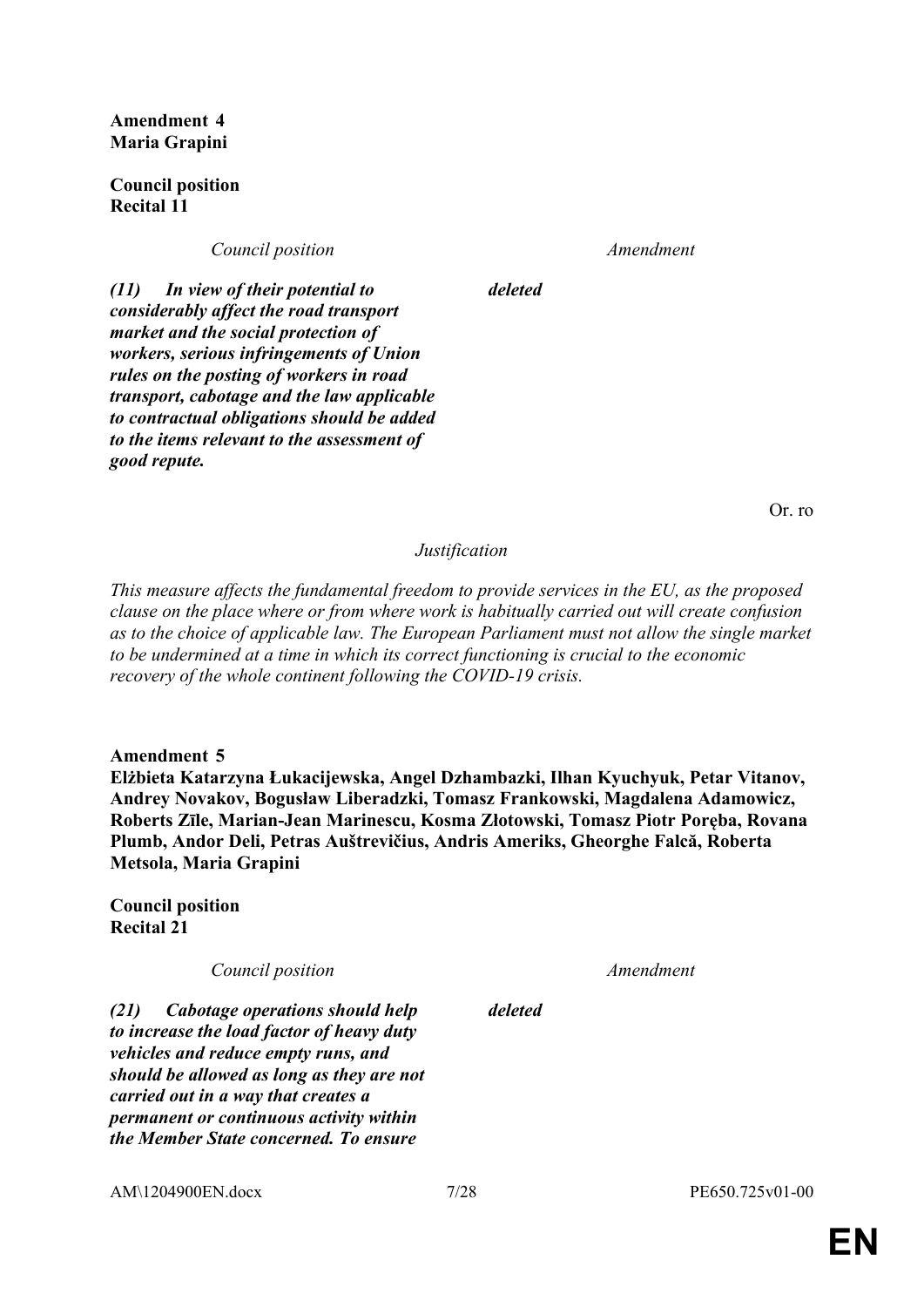*that cabotage operations are not carried out in a way that creates a permanent or continuous activity, hauliers should not be allowed to carry out cabotage operations in the same Member State within a certain time after the end of a period of cabotage operations.*

Or. en

#### *Justification*

*Imposing additional restrictions on cabotage in the form of a 4-day "cooling-off" period is a restrictive, disproportionate and protectionist measure that constitutes a new and unfair administrative barrier to market access. It should also be viewed in the context of inclusion of cabotage operations in the posting regime from day one, which will negatively impact these operations, which are aimed at reducing empty runs of the trucks. As a consequence of introducing a 4-day "cooling-off" period, the number of empty runs will increase significantly. This will have a negative impact on the volume of CO2 emitted by road transport and will reduce the efficiency of transport performance, thus increasing the cost of the exchange of goods within the Union.*

### **Amendment 6 Josianne Cutajar, Miriam Dalli, Alfred Sant, Alex Agius Saliba, Roberta Metsola, David Casa**

#### **Council position Recital 21**

#### *Council position Amendment*

(21) Cabotage operations should help to increase the load factor of heavy duty vehicles and reduce empty runs, and should be allowed as long as they are not carried out in a way that creates a permanent or continuous activity within the Member State concerned. *To ensure that cabotage operations are not carried out in a way that creates a permanent or continuous activity, hauliers should not be allowed to carry out cabotage operations in the same Member State within a certain time after the end of a period of cabotage operations.*

(21) Cabotage operations should help to increase the load factor of heavy duty vehicles and reduce empty runs, and should be allowed as long as they are not carried out in a way that creates a permanent or continuous activity within the Member State concerned.

Or. en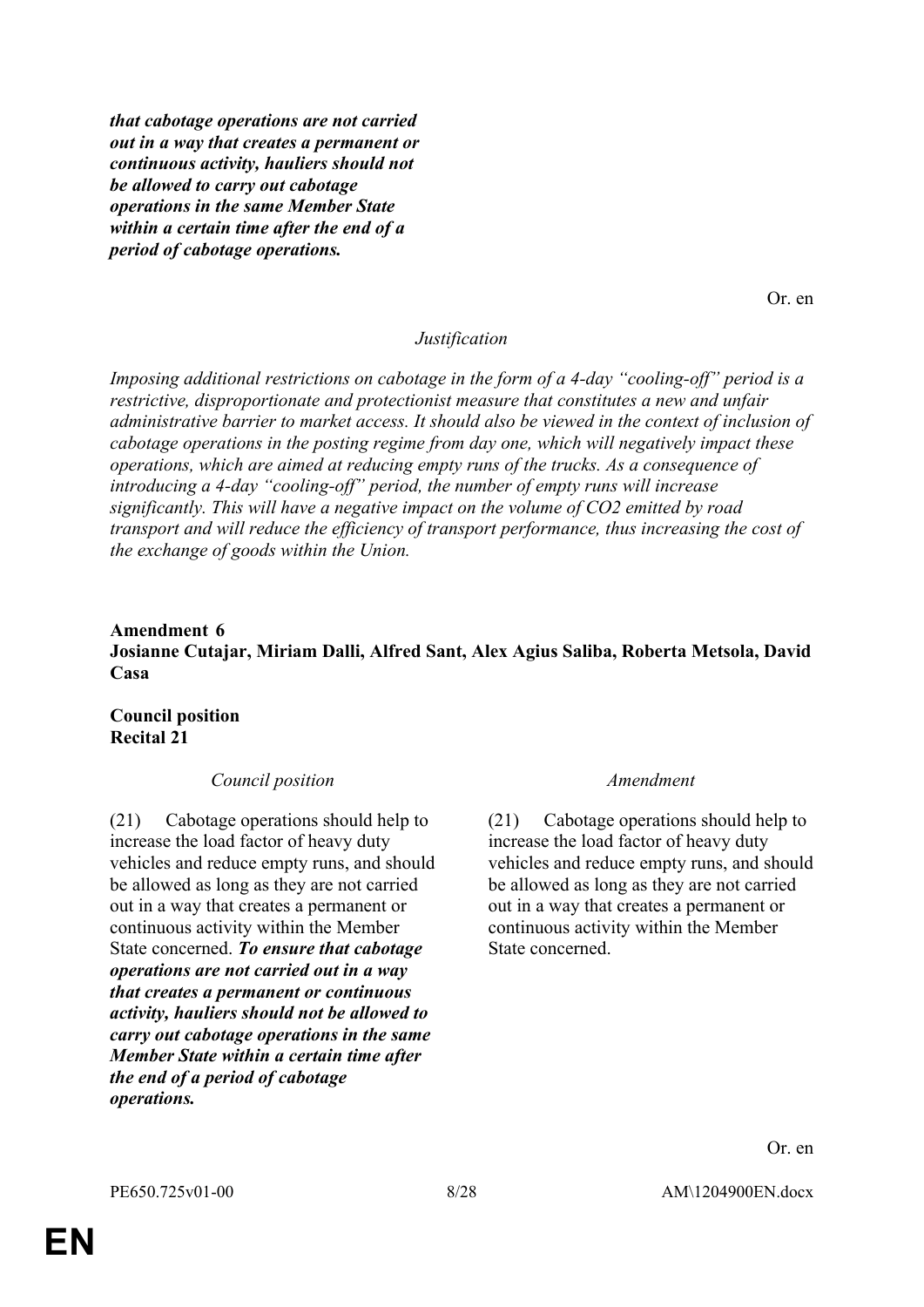**Amendment 7 Josianne Cutajar, Miriam Dalli, Alfred Sant, Alex Agius Saliba, Roberta Metsola, David Casa, Costas Mavrides**

**Council position Recital 22**

*Council position Amendment*

*(22) While the further liberalisation established by Article 4 of Council Directive 92/106/EEC<sup>9</sup> , compared to cabotage under Regulation (EC) No 1072/2009, has been beneficial in promoting combined transport and should, in principle, be retained, it is necessary to ensure that it is not misused. Experience shows that, in certain parts of the Union, that provision has been used in a systematic manner to circumvent the temporary nature of cabotage and as the basis for the continuous presence of vehicles in a Member State other than that of the establishment of the undertaking. Such unfair practices risk leading to social dumping and jeopardise respect of the legal framework relating to cabotage. It should therefore be possible for Member States to derogate from Article 4 of Directive 92/106/EEC and to apply the provisions relating to cabotage in Regulation (EC) No 1072/2009 in order to address such problems by introducing a proportionate limit to the continuous presence of vehicles within their territory.*

*deleted*

Or. en

*\_\_\_\_\_\_\_\_\_\_\_\_\_\_\_\_\_\_*

*<sup>9</sup> Council Directive 92/106/EEC of 7 December 1992 on the establishment of common rules for certain types of combined transport of goods between Member States (OJ L 368, 17.12.1992, p. 38).*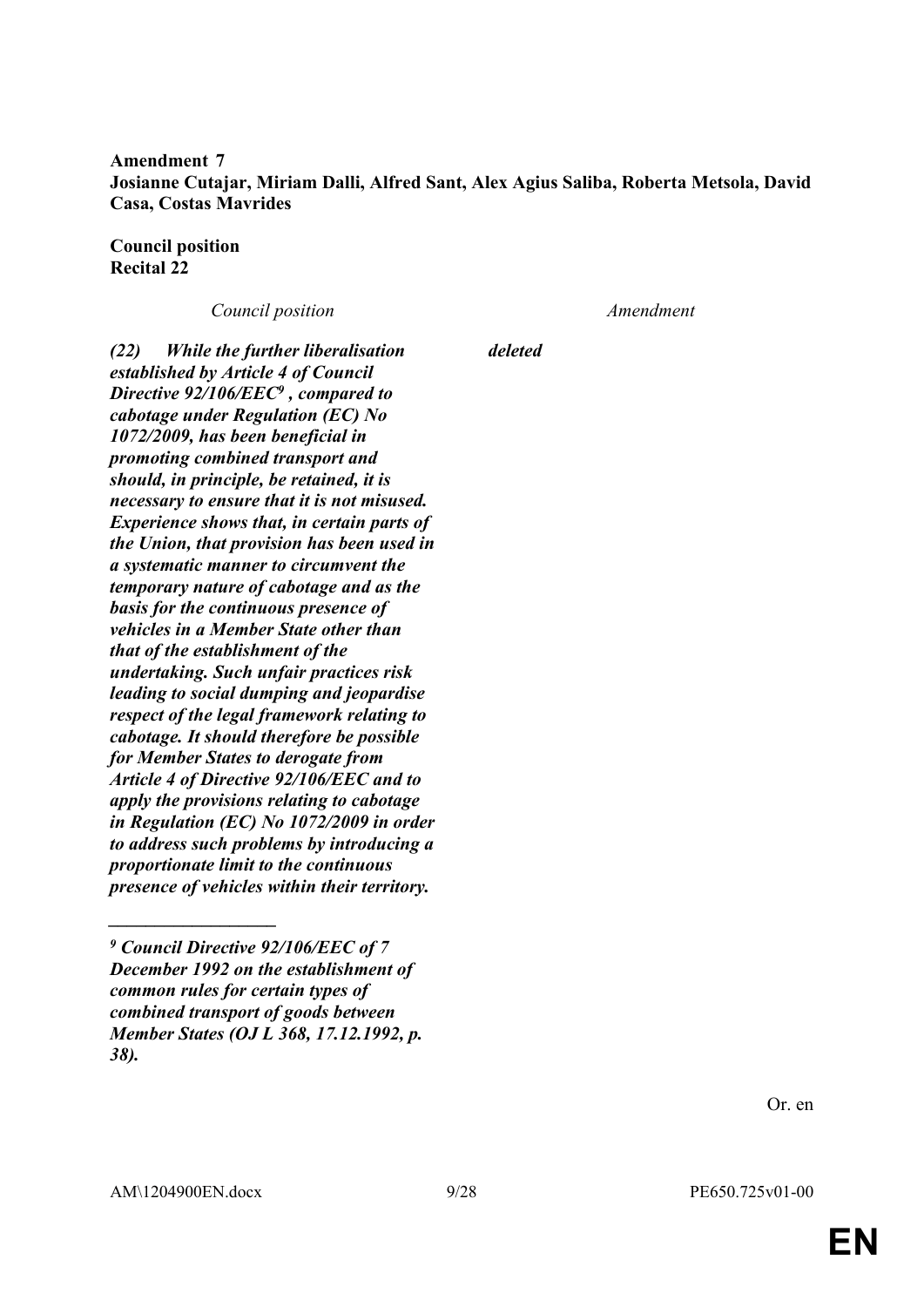#### **Amendment 8**

**Elżbieta Katarzyna Łukacijewska, Magdalena Adamowicz, Tomasz Frankowski, Bogusław Liberadzki, Roberts Zīle, Marian-Jean Marinescu, Kosma Złotowski, Tomasz Piotr Poręba, Maria Grapini, Rovana Plumb, Andor Deli, Petras Auštrevičius, Andris Ameriks, Gheorghe Falcă, Roberta Metsola, Andrey Novakov, Petar Vitanov, Ilhan Kyuchyuk, Angel Dzhambazki**

**Council position Recital 22**

*Council position Amendment*

*(22) While the further liberalisation established by Article 4 of Council Directive 92/106/EEC<sup>9</sup> , compared to cabotage under Regulation (EC) No 1072/2009, has been beneficial in promoting combined transport and should, in principle, be retained, it is necessary to ensure that it is not misused. Experience shows that, in certain parts of the Union, that provision has been used in a systematic manner to circumvent the temporary nature of cabotage and as the basis for the continuous presence of vehicles in a Member State other than that of the establishment of the undertaking. Such unfair practices risk leading to social dumping and jeopardise respect of the legal framework relating to cabotage. It should therefore be possible for Member States to derogate from Article 4 of Directive 92/106/EEC and to apply the provisions relating to cabotage in Regulation (EC) No 1072/2009 in order to address such problems by introducing a proportionate limit to the continuous presence of vehicles within their territory.*

*deleted*

*\_\_\_\_\_\_\_\_\_\_\_\_\_\_\_\_\_\_*

*<sup>9</sup> Council Directive 92/106/EEC of 7 December 1992 on the establishment of common rules for certain types of combined transport of goods between Member States (OJ L 368, 17.12.1992, p. 38).*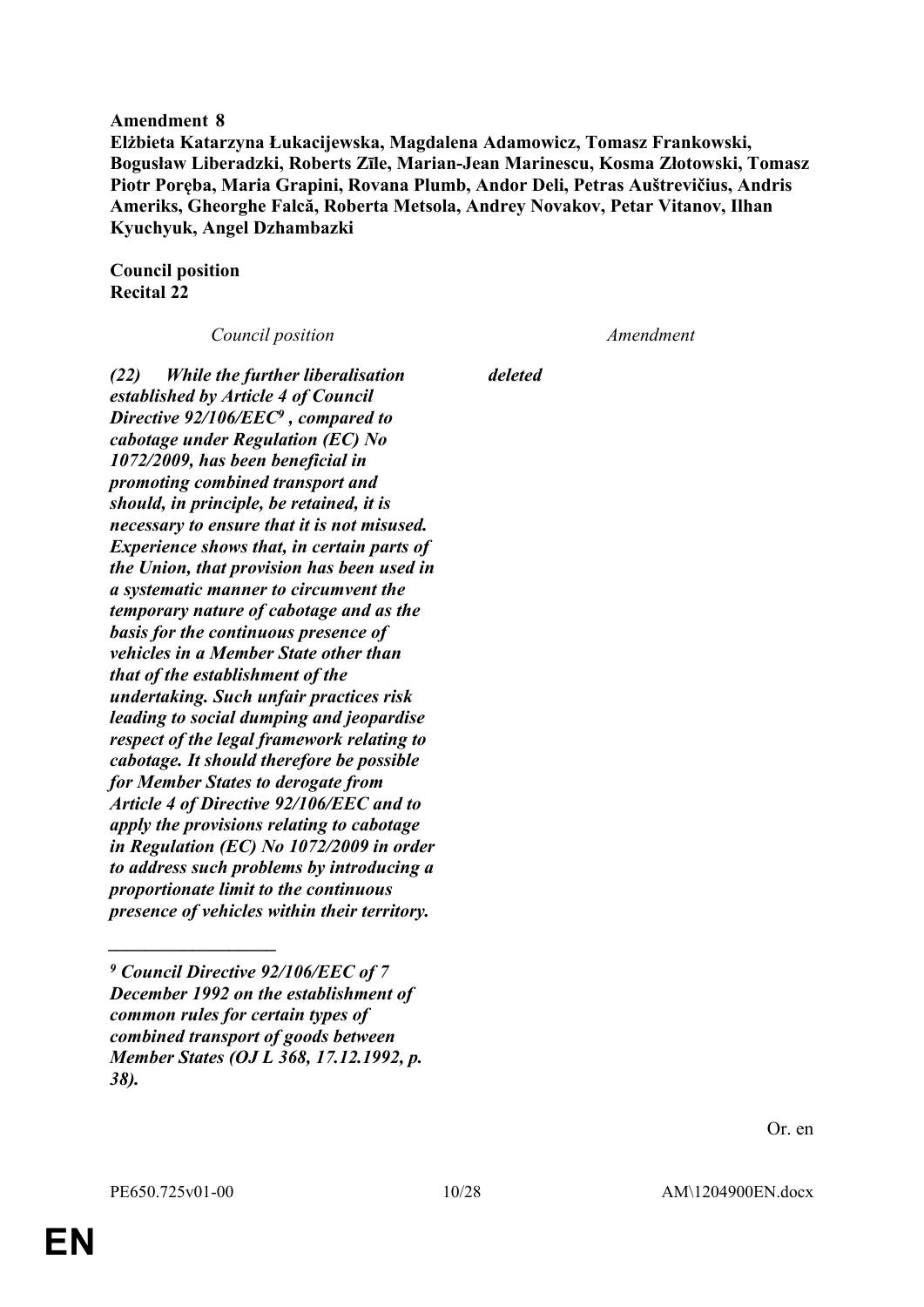#### *Justification*

*The reference to Directive 92/106/EEC is not appropriate, as this issue should be dealt with in the Combined Transport Directive itself. The inclusion of an initial or final road section in combined transport in the provisions of the Regulation No 1072/2007 is not beneficial as it reduces the attractiveness of combined transport for hauliers and freight forwarders. Such a measure will not contribute to the further promotion of this type of operation and will not contribute to reaching the objectives of European Green Deal. This measure was not part of the Commission's proposals adopted on 31 May 2017 and has not been the subject of an impact assessment. As the Commission noticed, the restrictions on combined transport diminish its effectiveness to support multimodal freight operations.*

### **Amendment 9 Barbara Thaler**

#### **Council position Recital 22**

#### *Council position Amendment*

(22) While the further liberalisation established by Article 4 of Council Directive 92/106/EEC<sup>9</sup>, compared to cabotage under Regulation (EC) No 1072/2009, has been beneficial in promoting combined transport and should, in principle, be retained, it is necessary to ensure that it is not misused. Experience shows that, in certain parts of the Union, that provision has been used in a systematic manner to circumvent the temporary nature of cabotage and as the basis for the continuous presence of vehicles in a Member State other than that of the establishment of the undertaking. Such unfair practices risk leading to social dumping *and jeopardise respect of the legal framework relating to cabotage*. It should *therefore* be possible for Member States to derogate from Article 4 of Directive 92/106/EEC and to apply the provisions relating to cabotage in Regulation (EC) No 1072/2009 in order to address such problems by introducing a proportionate limit to the continuous presence of vehicles within their territory.

(22) While the further liberalisation established by Article 4 of Council Directive 92/106/EEC<sup>9</sup>, compared to cabotage under Regulation (EC) No 1072/2009, has been beneficial in promoting combined transport and should, in principle, be retained, it is necessary to ensure that it is not misused. Experience shows that, in certain parts of the Union, that provision has been used in a systematic manner to circumvent the temporary nature of cabotage and as the basis for the continuous presence of vehicles in a Member State other than that of the establishment of the undertaking. *While* such unfair practices risk leading to social dumping*, they are to a large extend neutralised by the new posting of transport workers rules*. *Nevertheless, where misuse of Article 4 of 92/106/EEC can be proved by the Member State concerned,* it should be possible for Member States to derogate from Article 4 of Directive 92/106/EEC and to apply the provisions relating to cabotage in Regulation (EC) No 1072/2009 in order to address such problems by introducing a

AM\1204900EN.docx 11/28 PE650.725v01-00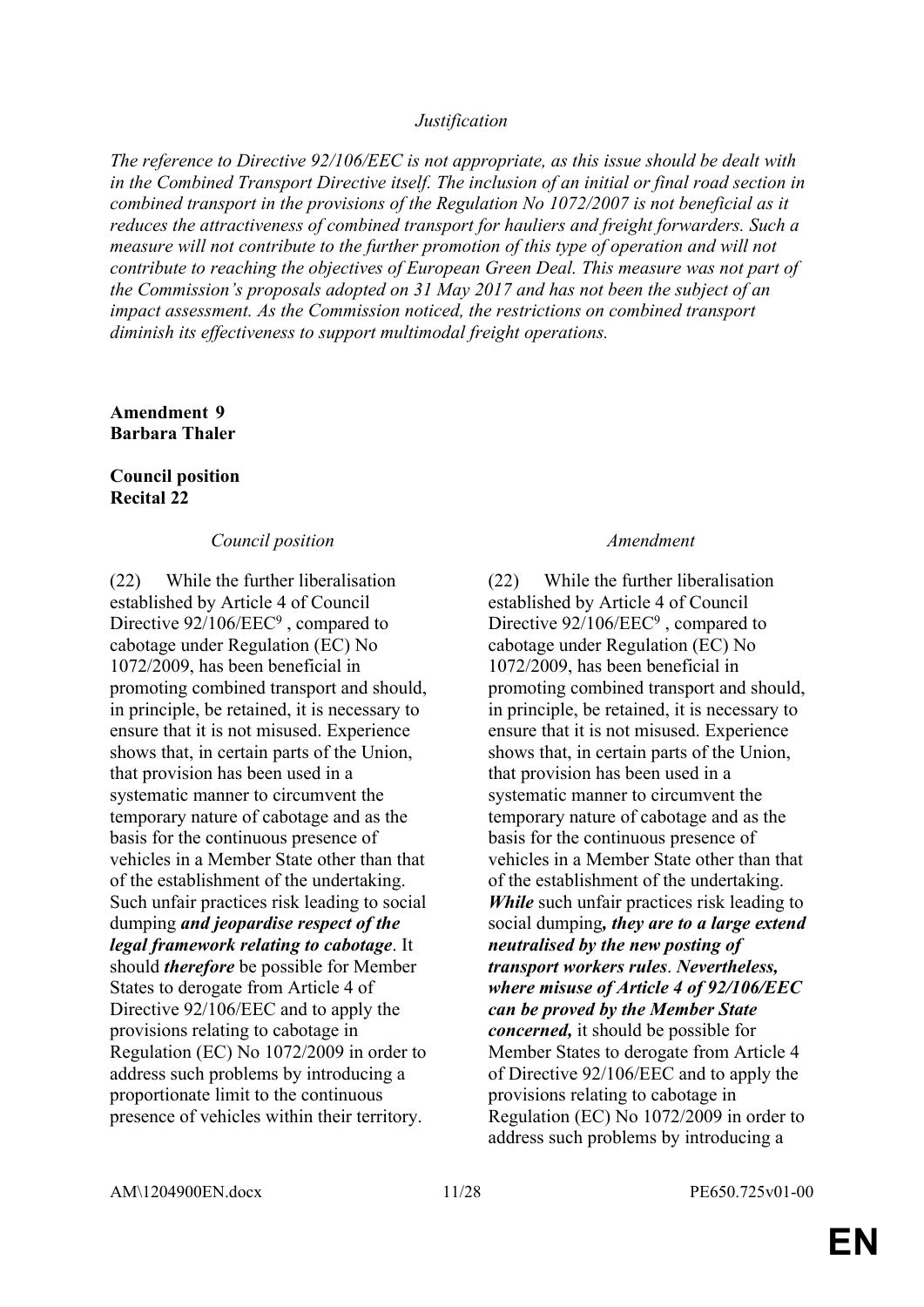proportionate limit to the continuous presence of vehicles within their territory.

 $\mathcal{L}_\text{max}$  , and the contract of the contract of the contract of the contract of the contract of the contract of

9 Council Directive 92/106/EEC of 7 December 1992 on the establishment of common rules for certain types of combined transport of goods between Member States (OJ L 368, 17.12.1992, p. 38).

Or. en

**Amendment 10 Clotilde Armand**

**Council position Recital 26 a (new)**

*Council position Amendment*

*(26a) Considering the fundamental role that the heavy vehicle transportation plays in emergency situations, as clearly demonstrated in the context of the COVID-19 emergency, the unrestricted movement of vehicles within the EU single market should be guaranteed to satisfy the needs of consumers and businesses, as well as to ensure the continuity of basic services. To this end, specific rules on the right of establishment and the provision of services laid down in this Regulation should be suspended at the Union level for the duration of the crisis and the recovery period. Those rules should include the provisions on regular return of vehicles to the Member State of establishment, obligation for the driver to return home at least every four weeks, as well as restrictions on cabotage that provide for a four-day "cooling-off" period.*

Or. en

<sup>9</sup> Council Directive 92/106/EEC of 7 December 1992 on the establishment of common rules for certain types of combined transport of goods between Member States (OJ L 368, 17.12.1992, p. 38).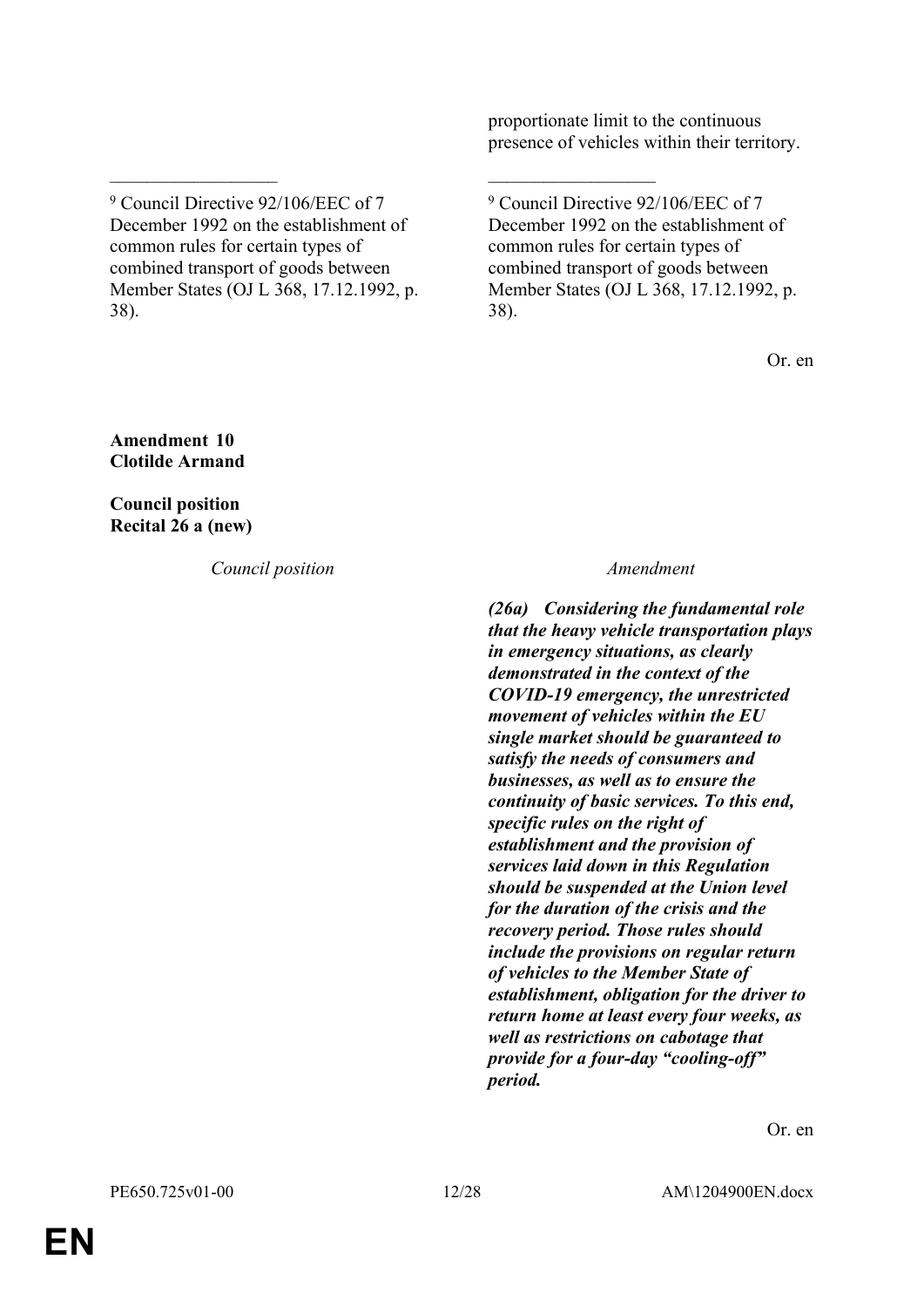#### *Justification*

*Administrative burden and movement restrictions for truck drivers severely compromise EU's crisis-resilience and the capacity to deliver production materials, equipment and goods to the places where they are most needed. The Regulation entails additional and excessive administrative burdens, as well as restricted market access for non-resident carriers, which cannot be justified, especially in the light of the novel Covid-19 crisis. This is even more valid for the areas that are not easily accessible, like islands and poorly connected zones. Delay in cross-border road transport services may lead to dramatic consequences, like for example a hospital not receiving the medicines. All the restrictions to the provision of such services should therefore be removed in the situation of emergency.*

#### **Amendment 11**

**Elżbieta Katarzyna Łukacijewska, Bogusław Liberadzki, Magdalena Adamowicz, Tomasz Frankowski, Roberts Zīle, Marian-Jean Marinescu, Kosma Złotowski, Tomasz Piotr Poręba, Maria Grapini, Rovana Plumb, Andor Deli, Petras Auštrevičius, Andris Ameriks, Gheorghe Falcă, Roberta Metsola, Andrey Novakov, Ilhan Kyuchyuk, Petar Vitanov, Angel Dzhambazki, Juozas Olekas, Loucas Fourlas, Lefteris Christoforou**

**Council position**

*weeks after leaving it;*

**Article 1 – paragraph 1 – point 3** Regulation (EC) No 1071/2009 Article 5 – paragraph 1 – point b

*Council position Amendment*

*(b) organise its vehicle fleet's activity in such a way as to ensure that vehicles that are at the disposal of the undertaking and are used in international carriage return to one of the operational centres in that Member State at least within eight* 

*deleted*

Or. en

#### *Justification*

*This measure is excessively restrictive and discriminatory. The mandatory return of a vehicle will put in a disadvantaged position Member States that, due to their geographical location will have substantial difficulties in providing truck transport services on the Single Market, as their vehicles will have to cover far greater distances and to overcome significant natural barriers, especially in the case of islands. Moreover, the proposed provision concerning the obligation of return of a vehicle to the state of establishment contradicts the EU's climate policy objectives and the Paris Agreement goals. It increases the number of empty runs and causes additional CO2 emissions from road transport sector. Furthermore, this measure will increase the volume of road traffic and will have a negative impact on road safety.*

AM\1204900EN.docx 13/28 PE650.725v01-00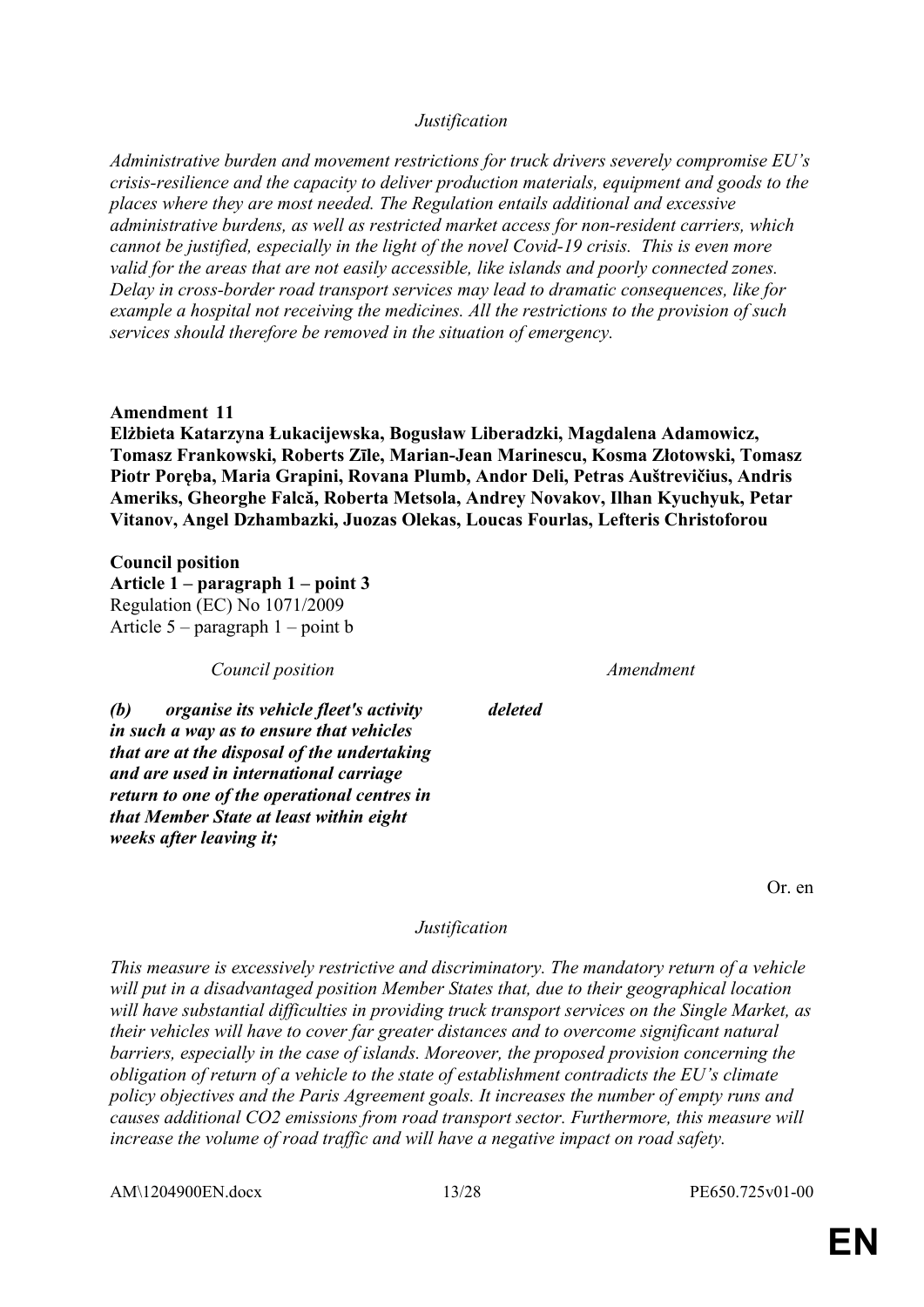**Amendment 12 Josianne Cutajar, Miriam Dalli, Alfred Sant, Alex Agius Saliba, Roberta Metsola, David Casa, Costas Mavrides**

*deleted*

**Council position Article 1 – paragraph 1 – point 3** Regulation (EC) No 1071/2009 Article 5 – paragraph 1 – point b

*Council position Amendment*

*(b) organise its vehicle fleet's activity in such a way as to ensure that vehicles that are at the disposal of the undertaking and are used in international carriage return to one of the operational centres in that Member State at least within eight weeks after leaving it;*

Or. en

**Amendment 13 Josianne Cutajar, Miriam Dalli, Alfred Sant, Alex Agius Saliba, Roberta Metsola, David Casa, Costas Mavrides**

**Council position Article 1 – paragraph 1 – point 3** Regulation (EC) No 1071/2009 Article 5 – paragraph 1 – point g

*Council position Amendment*

(g) on an ongoing basis, have at its regular disposal a number of vehicles that comply with the conditions laid down in point (e) and drivers *who are normally* based *at an* operational centre *in that Member State*, *in both cases* proportionate to the volume of transport operations carried out by the undertaking.

(g) on an ongoing basis, have at its regular disposal a number of vehicles that comply with the conditions laid down in point (e) and *employ* drivers based *on the law applicable to* operational centre *of the undertaking*, proportionate to the volume of transport operations carried out by the undertaking.

Or. en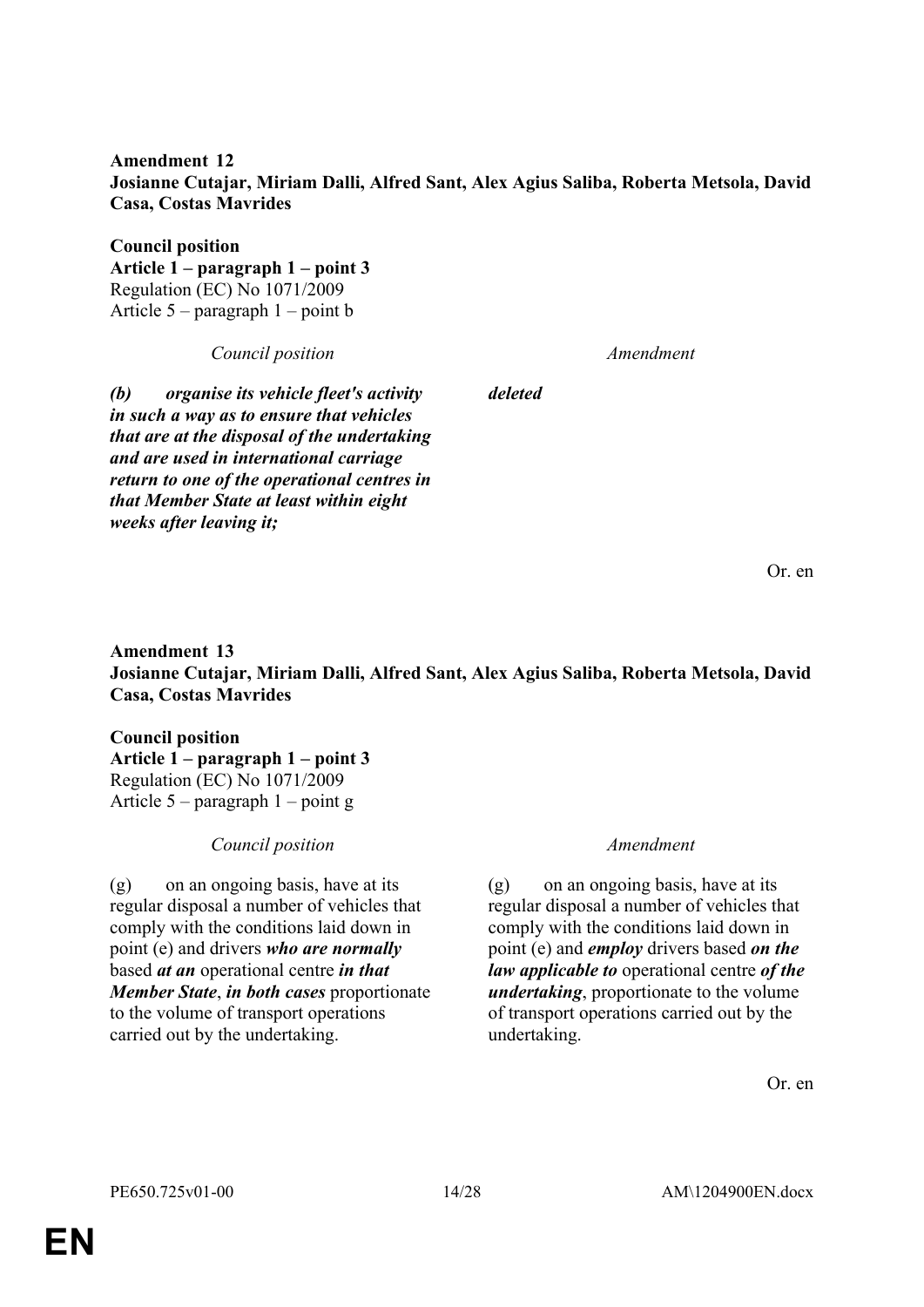#### **Amendment 14**

**Elżbieta Katarzyna Łukacijewska, Rovana Plumb, Andor Deli, Petras Auštrevičius, Andris Ameriks, Gheorghe Falcă, Roberta Metsola, Andrey Novakov, Ilhan Kyuchyuk, Petar Vitanov, Bogusław Liberadzki, Tomasz Frankowski, Magdalena Adamowicz, Roberts Zīle, Marian-Jean Marinescu, Kosma Złotowski, Tomasz Piotr Poręba, Maria Grapini, Angel Dzhambazki**

**Council position Article 1 – paragraph 1 – point 3** Regulation (EC) No 1071/2009 Article 5 – paragraph 1 – point g

#### *Council position Amendment*

(g) on an ongoing basis*,* have at its regular disposal a number of vehicles *that comply* with the conditions laid down in point (e) and drivers *who are normally* based *at an* operational centre *in that Member State*, *in both cases* proportionate to the volume of transport operations carried out by the undertaking.

(g) on an ongoing basis have at its regular disposal a number of vehicles *complying* with the conditions laid down in point (e) and *employ* drivers based *on the law applicable to* operational centre *of the undertaking*, proportionate to the volume of transport operations carried out by the undertaking.

Or. en

#### *Justification*

*The amendment restores EP position at 1st reading. Proposed requirement concerning 'drivers normally based at an operational centre' means that drivers should normally work at or from such a centre. This could exclude the possibility to provide so-called exports of services within the single market consisting, inter alia, of cross-trade. The proposed provision is protectionist in nature, very much limiting the current single market freedoms. Moreover, there is a need to point out the climatic consequences of the limitation of cross-trade capacity. Provisions do not allow the load to be taken up where it is closest to the vehicle but they do cause the vehicle to travel several hundred kilometres where taking up the load will not result in negative consequences in terms of not being able to fulfil one of the conditions to pursue the occupation of a road transport haulier. The provision is imprecise and allows for different interpretations. This gives rise to legal uncertainty on the part of the hauliers and therefore considerable risk. Contrary to some opinions stating that the interpretation of this provision will fall exclusively within the competence of the national control authorities of the haulier's state of establishment, the provision may also give rise to proceedings against the haulier in another Member State from whose territory the transport operations will be carried out or where the driver will be commuting to take up work with a vehicle left in the local parking.*

**Amendment 15 Maria Grapini**

AM\1204900EN.docx 15/28 PE650.725v01-00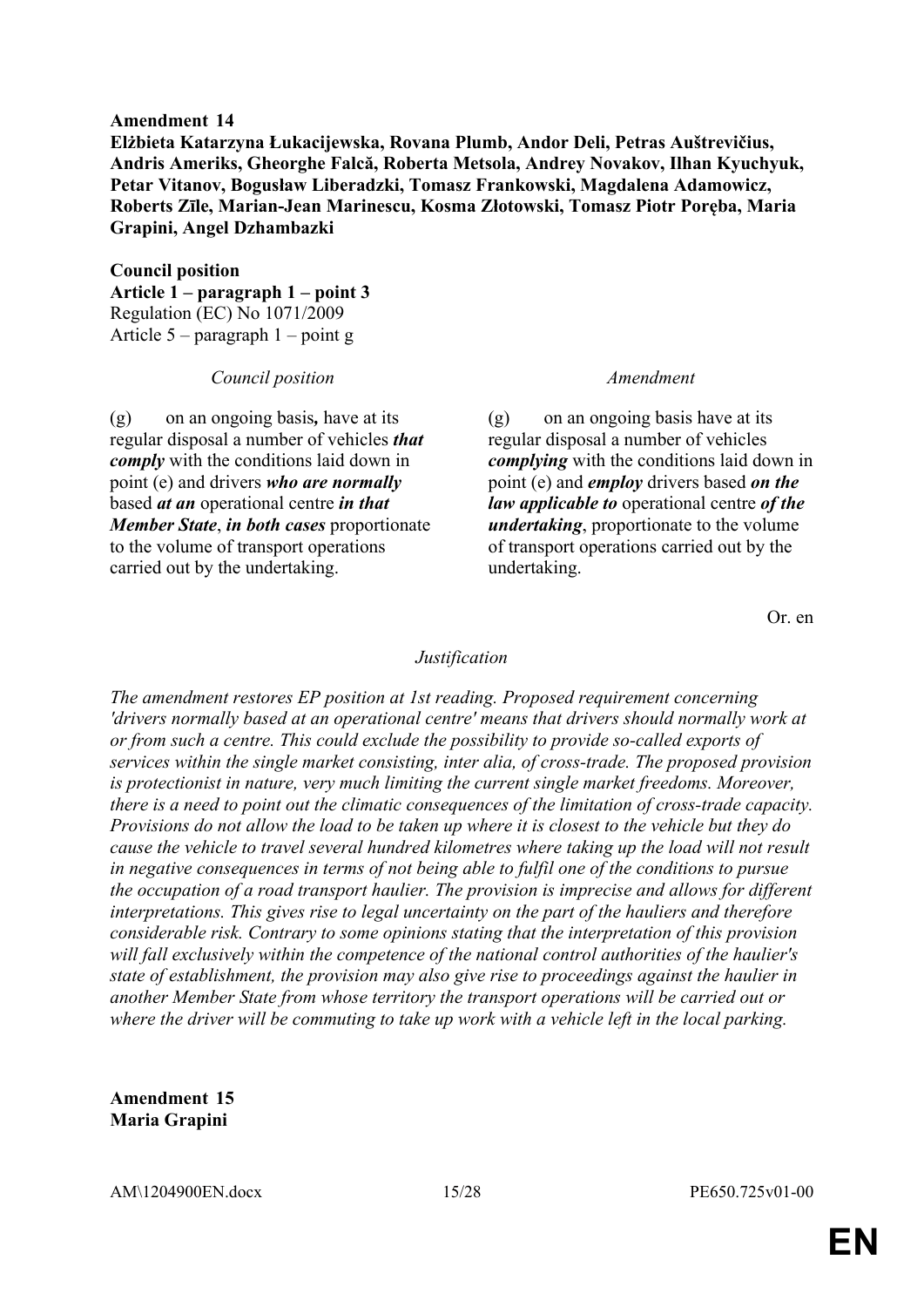**Council position Article 1 – paragraph 1 – point 4 – point a – point iv** Regulation (EC) No 1071/2009 Article  $6$  – paragraph  $1$  – subparagraph  $3$  – point b – point xi

*Council position Amendment*

*(xi) the posting of workers in road transport;*

Or. ro

*Justification*

*deleted*

*This measure affects the fundamental freedom to provide services in the EU, as the proposed clause on the place where or from where work is habitually carried out will create confusion as to the choice of applicable law. The European Parliament must not allow the single market to be undermined at a time in which its correct functioning is crucial to the economic recovery of the whole continent following the COVID-19 crisis.*

**Amendment 16 Maria Grapini**

**Council position Article 1 – paragraph 1 – point 4 – point a – point iv** Regulation (EC) No 1071/2009 Article  $6$  – paragraph 1– subparagraph  $3$  – point b – point xii

*Council position Amendment*

*(xii) the law applicable to contractual obligations;*

Or. ro

*Justification*

*deleted*

*This measure affects the fundamental freedom to provide services in the EU, as the proposed clause on the place where or from where work is habitually carried out will create confusion as to the choice of applicable law. The European Parliament must not allow the single market to be undermined at a time in which its correct functioning is crucial to the economic recovery of the whole continent following the COVID-19 crisis.*

**Amendment 17 Elżbieta Katarzyna Łukacijewska, Bogusław Liberadzki, Tomasz Frankowski,** 

PE650.725v01-00 16/28 AM\1204900EN.docx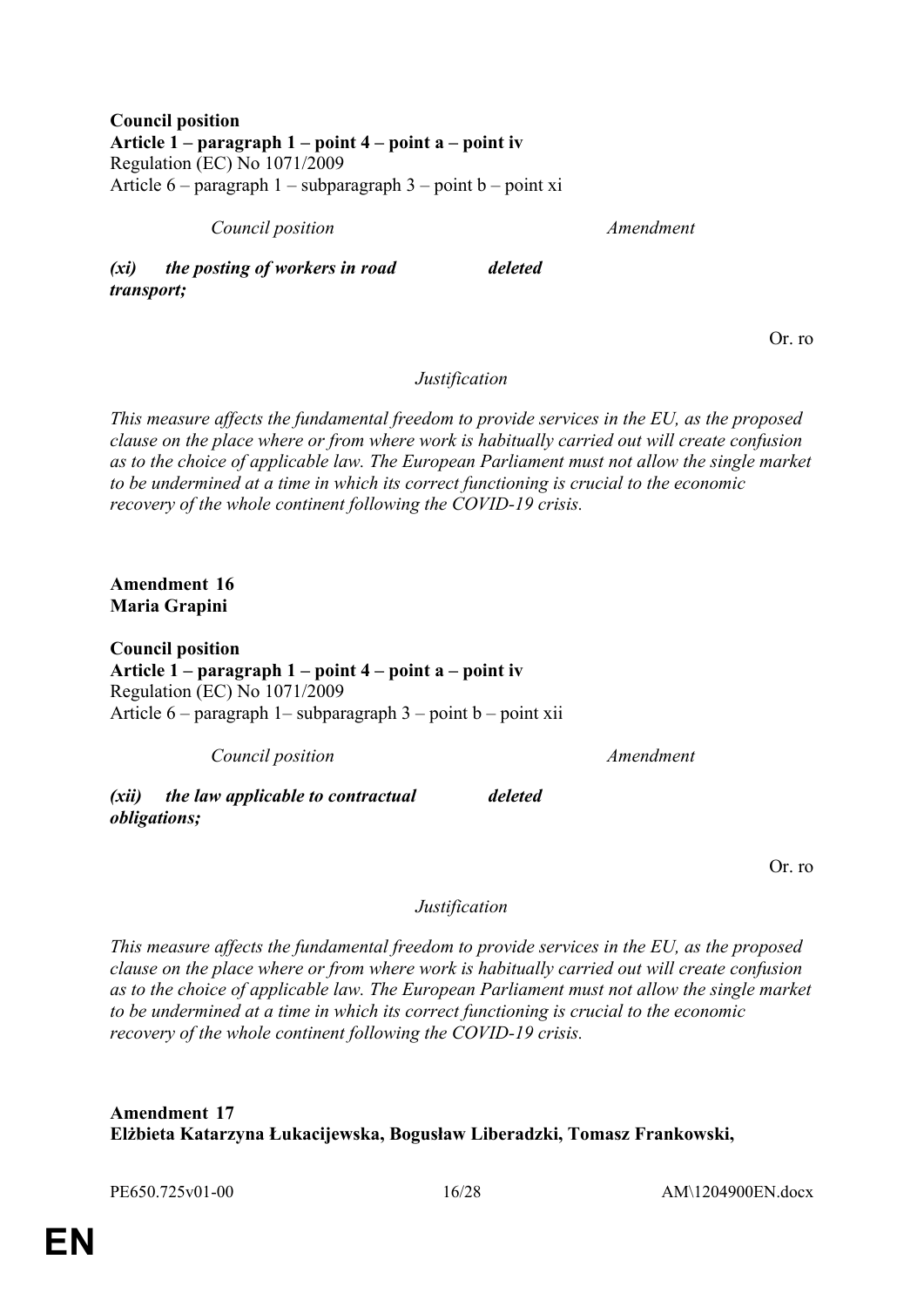**Magdalena Adamowicz, Roberts Zīle, Marian-Jean Marinescu, Kosma Złotowski, Tomasz Piotr Poręba, Maria Grapini, Rovana Plumb, Andor Deli, Petras Auštrevičius, Andris Ameriks, Gheorghe Falcă, Roberta Metsola, Andrey Novakov, Petar Vitanov, Ilhan Kyuchyuk, Angel Dzhambazki**

**Council position Article 2 – paragraph 1 – point 4 – point a** Regulation (EC) No 1072/2009 Article 8 – paragraph 2 a

*Council position Amendment*

*(a) the following paragraph is inserted: deleted*

*'2a. Hauliers are not allowed to carry out cabotage operations, with the same vehicle, or, in the case of a coupled combination, the motor vehicle of that same vehicle, in the same Member State within four days following the end of its cabotage operation in that Member State.';*

Or. en

#### *Justification*

*Imposing additional restrictions on cabotage in the form of a "cooling-off" period is a restrictive, disproportionate and protectionist measure that constitutes a new and unfair administrative barrier to market access. It should also be viewed in the context of inclusion of cabotage operations in the posting regime from day one, which will negatively impact these operations, which are aimed at reducing empty runs of the trucks. As a consequence of introducing a "cooling-off" period, the number of empty runs will increase significantly. This will have a negative impact on the volume of CO2 emitted by road transport and will reduce the efficiency of transport performance, thus increasing the cost of the exchange of goods within the Union.*

**Amendment 18 Johan Van Overtveldt**

**Council position Article 2 – paragraph 1 – point 4 – point a** Regulation (EC) No 1072/2009 Article 8 – paragraph 2 a

AM\1204900EN.docx 17/28 PE650.725v01-00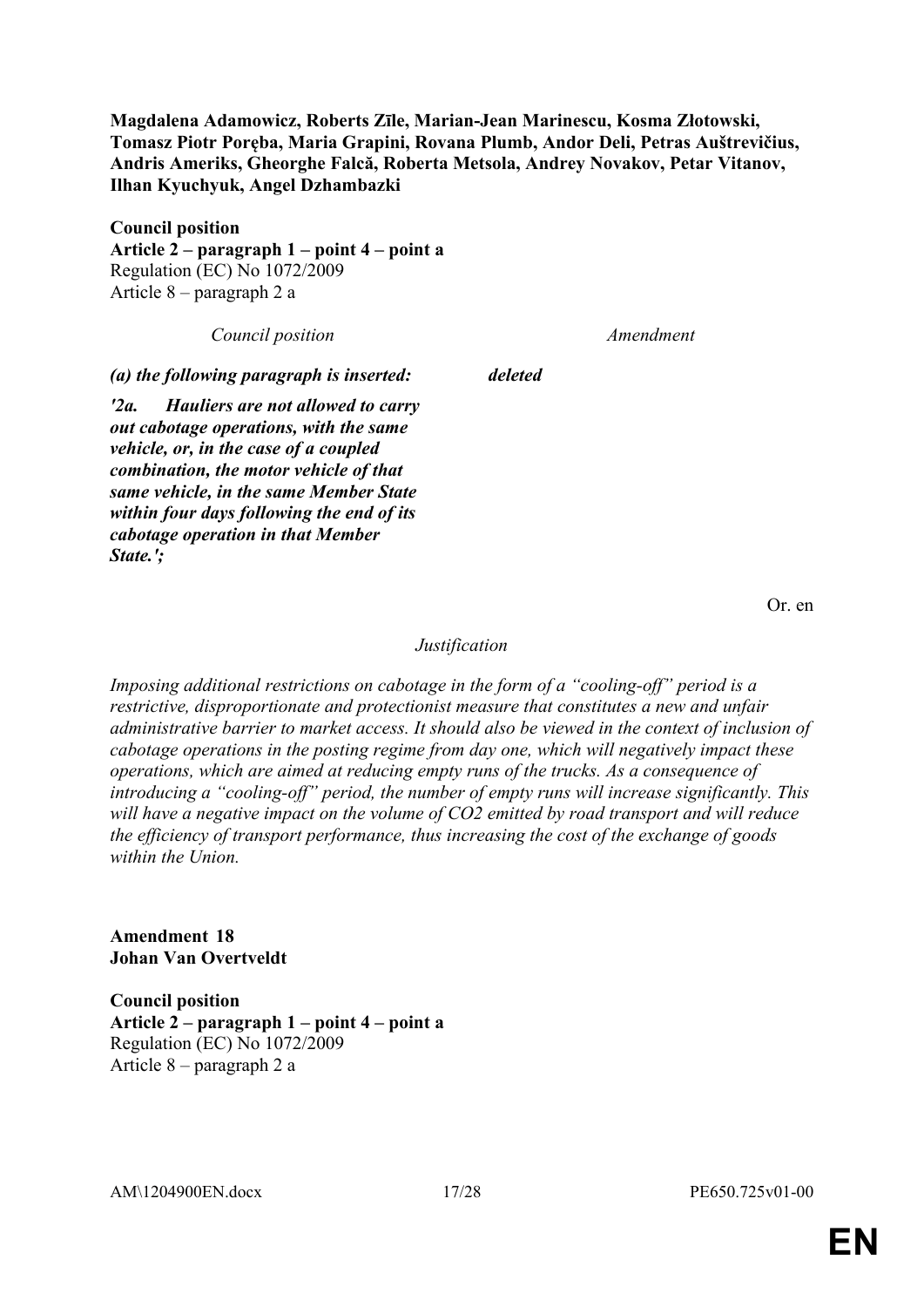*Council position Amendment*

*(a) the following paragraph is inserted: deleted*

*'2a. Hauliers are not allowed to carry out cabotage operations, with the same vehicle, or, in the case of a coupled combination, the motor vehicle of that same vehicle, in the same Member State within four days following the end of its cabotage operation in that Member State.';*

Or. en

### *Justification*

*While we share the objective of tackling the systematic abuse of cabotage, we question whether a cooling-off period is the right solution for this problem. This cooling-off period could negatively impact the specific business model of undertakings (often SME's) based in regions with daily cross-border trade. We believe that there are other solutions for better enforcement, including the deployment of the smart tachograph.*

### **Amendment 19 Josianne Cutajar, Miriam Dalli, Alfred Sant, Alex Agius Saliba, Roberta Metsola, David Casa**

**Council position Article 2 – paragraph 1 – point 4 – point a** Regulation (EC) No 1072/2009 Article 8 – paragraph 2 a

| Council position                                                                                                                                                                                                                                                                                                  |         | Amendment |
|-------------------------------------------------------------------------------------------------------------------------------------------------------------------------------------------------------------------------------------------------------------------------------------------------------------------|---------|-----------|
| (a) the following paragraph is inserted:                                                                                                                                                                                                                                                                          | deleted |           |
| Hauliers are not allowed to carry<br>$'2a$ .<br>out cabotage operations, with the same<br>vehicle, or, in the case of a coupled<br>combination, the motor vehicle of that<br>same vehicle, in the same Member State<br>within four days following the end of its<br>cabotage operation in that Member<br>State.'; |         |           |

Or. en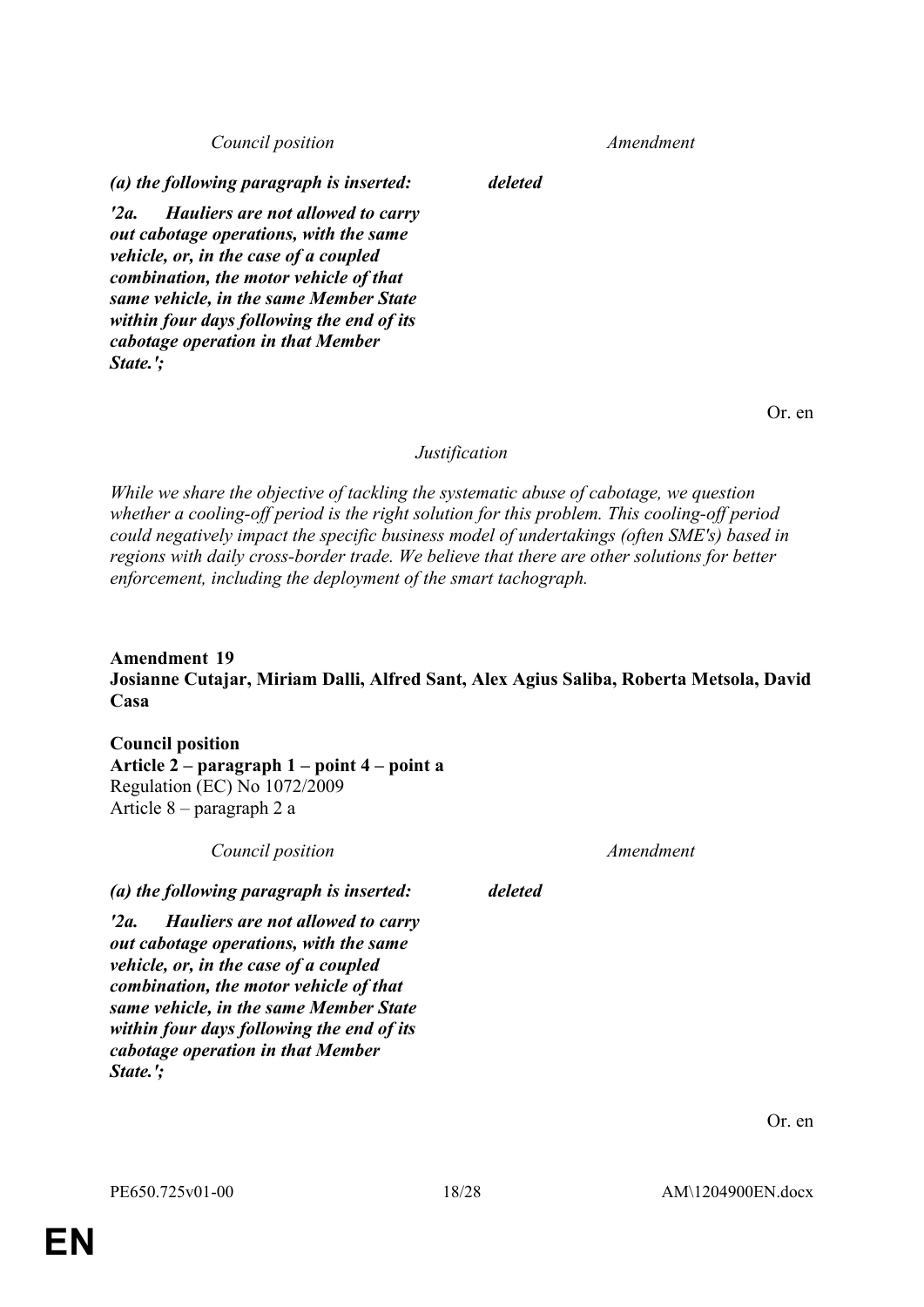**Amendment 20 Elżbieta Katarzyna Łukacijewska, Bogusław Liberadzki, Magdalena Adamowicz, Tomasz Frankowski, Roberts Zīle, Marian-Jean Marinescu, Kosma Złotowski, Tomasz Piotr Poręba, Maria Grapini, Rovana Plumb, Andor Deli, Petras Auštrevičius, Andris Ameriks, Gheorghe Falcă**

**Council position Article 2 – paragraph 1 – point 4 – point a a (new)** Regulation (EC) No 1072/2009 Article 8 – paragraph 2 b (new)

*Council position Amendment*

*(aa) the following paragraph is inserted:*

*'2b. Hauliers are not allowed to carry out cabotage operations with the same vehicle or, in the case of a coupled combination, the motor vehicle of that same vehicle, in the same Member State within 48 hours following the end of its cabotage operation in that Member State.';*

Or. en

#### *Justification*

*This amendment restores the position of Parliament at 1st reading. Introduction of a short and natural cooling-off period of 48 hours will not entirely disrupt the planning and carrying out of transport operation within the European Single Market, and may as such be acceptable to all parties by means of a compromise.*

**Amendment 21 Johan Van Overtveldt**

**Council position Article 2 – paragraph 1 – point 4 – point a a (new)** Regulation (EC) No 1072/2009 Article 8 – paragraph 2 b (new)

*Council position Amendment*

*(aa) the following paragraph is inserted: '2b. During the period referred to in* 

AM\1204900EN.docx 19/28 PE650.725v01-00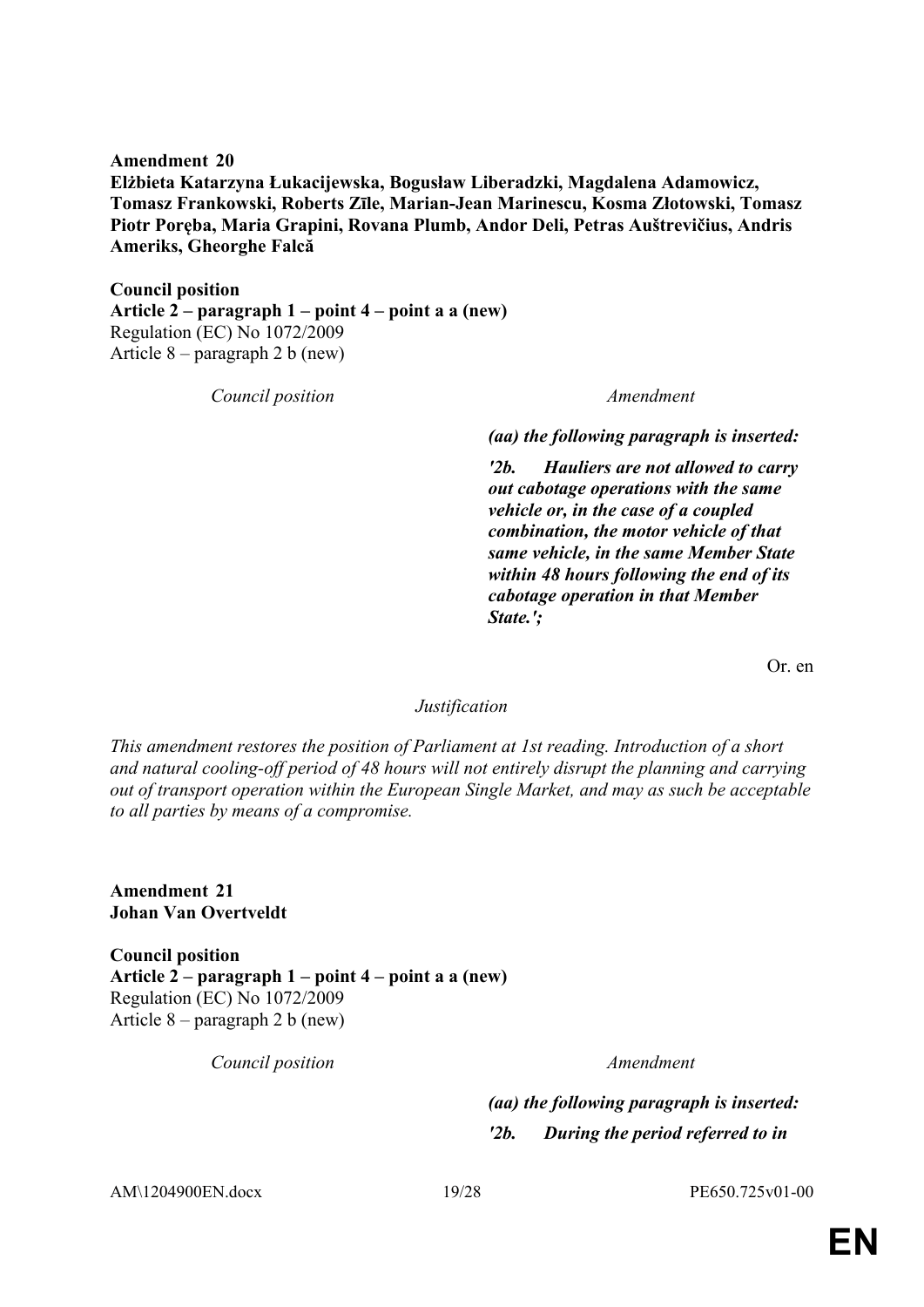*paragraph 2a, hauliers are allowed to carry out no more than 1 cabotage operation with the same vehicle or, in the case of a coupled combination, the motor vehicle of that same vehicle, in the same Member State once the goods carried in the course of a new incoming international carriage have been delivered.';*

Or. en

*Justification*

*This amendment limits the systematic abuse of cabotage to the maximum, while preserving the specific business model of undertakings (often SME's) based in regions with daily crossborder trade. The cooling-off measure could deeply put into question the logistic chains of those companies. It is therefore crucial to keep at least the possibility to perform one cabotage operation during the cooling-off period, in order to avoid empty returns to the operational centre and to avoid a negative impact on the energy efficiency of the supply chain.*

**Amendment 22 Benoît Lutgen**

**Council position Article 2 – paragraph 1 – point 4 – point a a (new)** Regulation (EC) No 1072/2009 Article 8 – paragraph 2 b (new)

*Council position Amendment*

*(aa) the following paragraph is inserted:*

*'2b. During the period referred to in paragraph 2a, hauliers are allowed to carry out no more than 1 cabotage operation with the same vehicle or, in the case of a coupled combination, the motor vehicle of that same vehicle, in the same Member State once the goods carried in the course of a new incoming international carriage have been delivered.';*

Or. en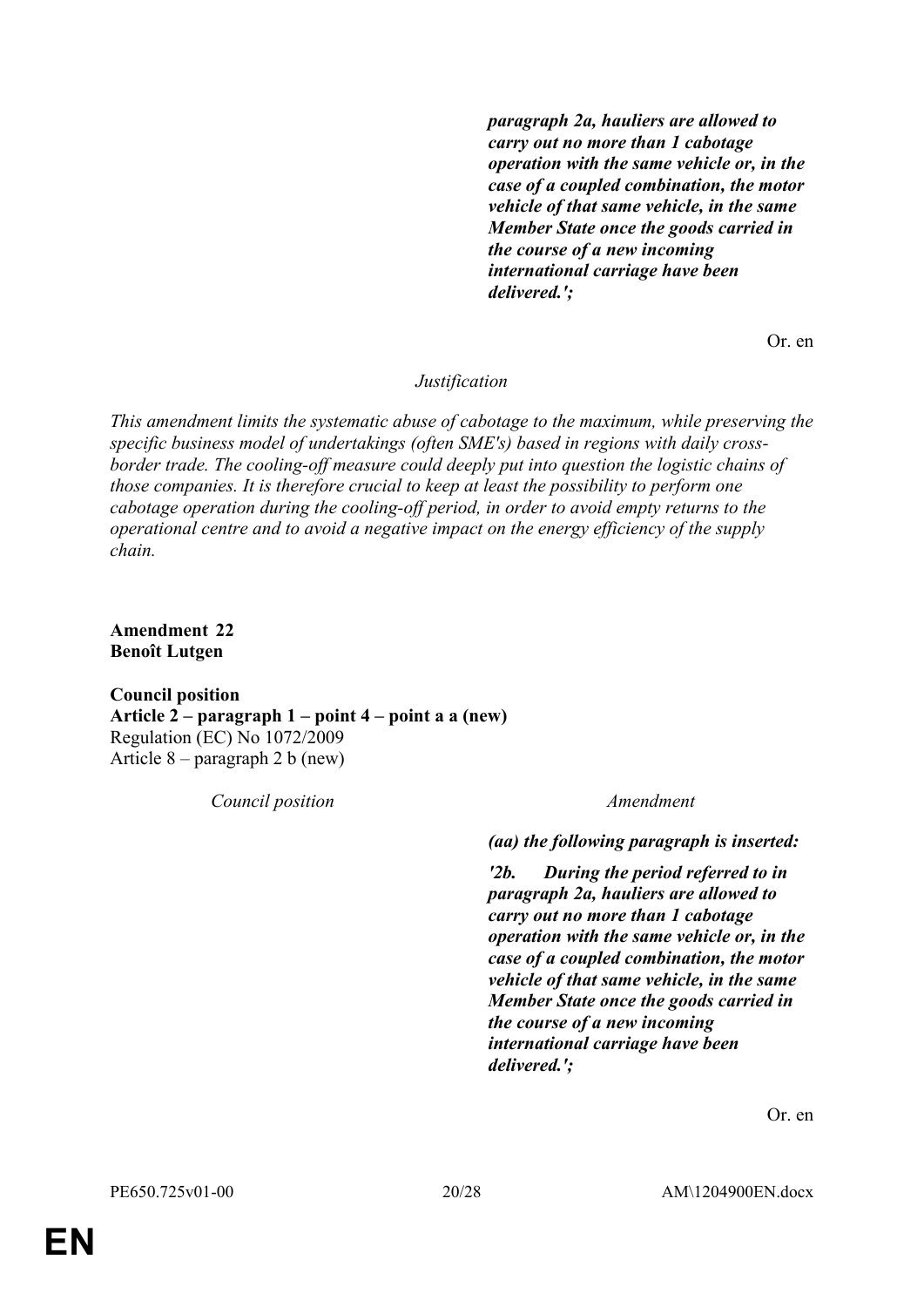#### *Justification*

*The co-legislators should take into consideration the specific business model of undertakings based in regions where cross-border trade between Member States is daily, given the interconnection of economies. This paragraph makes it possible to perform, during the cooling-off period, one cabotage operation when it follows a new international transport operation to the same Member State. The systematic abuse on cabotage is limited, while preserving the business model of these undertakings.*

**Amendment 23 Josianne Cutajar, Miriam Dalli, Alfred Sant, Alex Agius Saliba, Roberta Metsola, David Casa**

**Council position Article 2 – paragraph 1 – point 4 – point b** Regulation (EC) No 1072/2009 Article 8 – paragraph 3 – subparagraph 1

### *Council position Amendment*

National road haulage services carried out in the host Member State by a non-resident haulier shall only be deemed to comply with this Regulation if the haulier can produce clear evidence of the preceding international carriage and of each consecutive cabotage operation carried out. In the event that the vehicle has been in the territory of the host Member State *within the period of four days preceding the international carriage*, the haulier shall also produce clear evidence of all operations that were carried out during that period.;

National road haulage services carried out in the host Member State by a non-resident haulier shall only be deemed to comply with this Regulation if the haulier can produce clear evidence of the preceding international carriage and of each consecutive cabotage operation carried out. In the event that the vehicle has been in the territory of the host Member State, the haulier shall also produce clear evidence of all operations that were carried out during that period.;

Or. en

### **Amendment 24**

**Elżbieta Katarzyna Łukacijewska, Bogusław Liberadzki, Magdalena Adamowicz, Tomasz Frankowski, Roberts Zīle, Marian-Jean Marinescu, Kosma Złotowski, Tomasz Piotr Poręba, Maria Grapini, Rovana Plumb, Andor Deli, Petras Auštrevičius, Andris Ameriks, Gheorghe Falcă, Andrey Novakov, Petar Vitanov, Ilhan Kyuchyuk, Angel Dzhambazki**

AM\1204900EN.docx 21/28 PE650.725v01-00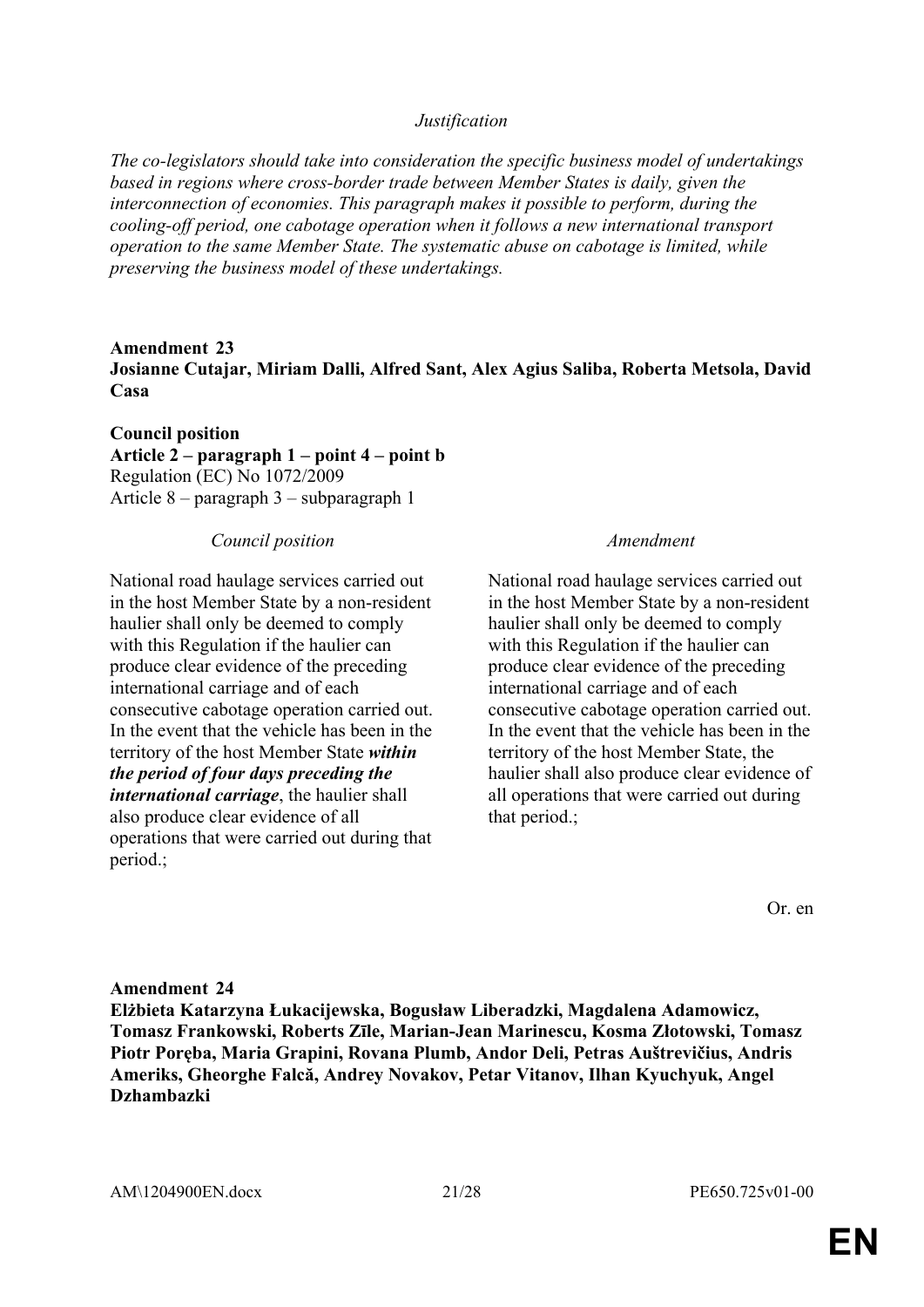### **Council position Article 2 – paragraph 1 – point 4 – point b** Regulation (EC) No 1072/2009 Article 8 – paragraph 3 – subparagraph 1

### *Council position Amendment*

National road haulage services carried out in the host Member State by a non-resident haulier shall only be deemed to comply with this Regulation if the haulier can produce clear evidence of the preceding international carriage and of each consecutive cabotage operation carried out. In the event that the vehicle has been in the territory of the host Member State *within the period of four days* preceding the international carriage, the haulier shall also produce clear evidence of all operations that were carried out during that period.;

National road haulage services carried out in the host Member State by a non-resident haulier shall only be deemed to comply with this Regulation if the haulier can produce clear evidence of the preceding international carriage and of each consecutive cabotage operation carried out. In the event that the vehicle has been in the territory of the host Member State preceding the international carriage, the haulier shall also produce clear evidence of all operations that were carried out during that period.;

Or. en

#### *Justification*

*Amendment restores Parliament's first reading position. Imposing additional restrictions on cabotage in the form of a 4-day "cooling-off" period is a restrictive, disproportionate and protectionist measure that constitutes a new and unfair administrative barrier to market access. It should also be viewed in the context of inclusion of cabotage operations in the posting regime from day one, which will negatively impact these operations, which are aimed at reducing empty runs of the trucks. As a consequence of introducing a 4-day "cooling-off" period, the number of empty runs will increase significantly. This will have a negative impact on the volume of CO2 emitted by road transport and will reduce the efficiency of transport performance, increasing the cost of the exchange of goods within the Union.*

**Amendment 25 Josianne Cutajar, Miriam Dalli, Alfred Sant, Alex Agius Saliba, Roberta Metsola, David Casa, Costas Mavrides**

**Council position Article 2 – paragraph 1 – point 5 – point b** Regulation (EC) No 1072/2009 Article 10 – paragraph 7

*Council position Amendment*

*(b) the following paragraph is added: deleted*

PE650.725v01-00 22/28 AM\1204900EN.docx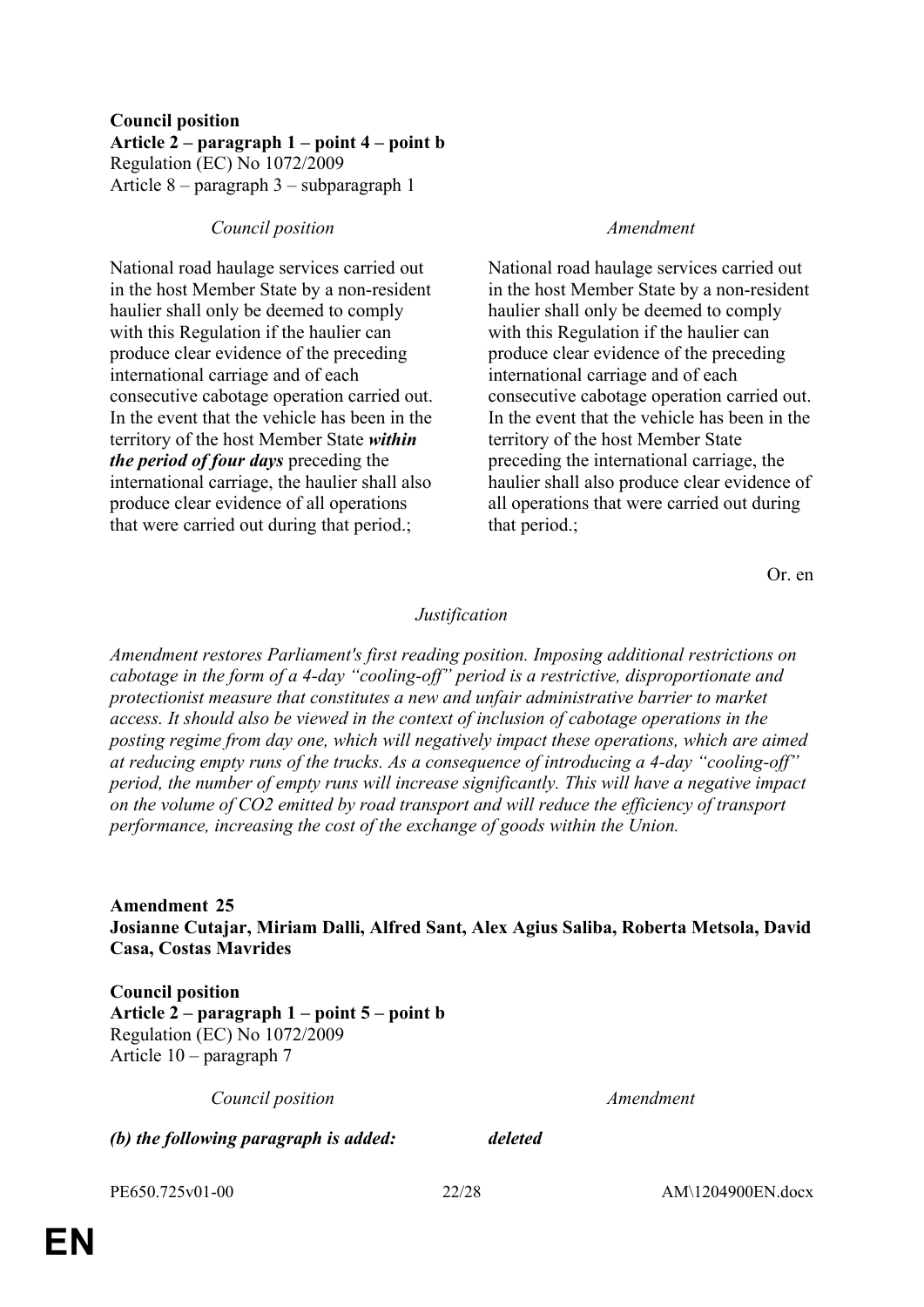*'7. In addition to paragraphs 1 to 6 of this Article and by way of derogation from Article 4 of Directive 92/106/EEC, Member States may, where necessary to avoid misuse of the latter provision through the provision of unlimited and continuous services consisting in initial or final road legs within a host Member State that form part of combined transport operations between Member States, provide that Article 8 of this Regulation apply to hauliers when they carry out such initial and/or final road haulage legs within that Member State. With regard to such road haulage legs, Member States may provide for a longer period than the seven-day period provided for in Article 8(2) of this Regulation and may provide for a shorter period than the four-day period provided for in Article 8(2a) of this Regulation. The application of Article 8(4) of this Regulation to such transport operations shall be without prejudice to requirements following from Directive 92/106/EEC. Member States making use of the derogation provided for in this paragraph shall notify the Commission thereof before applying their relevant national measures. They shall review those measures at least every five years and shall notify the results of that review to the Commission. They shall make the rules, including the length of the respective periods, publically available in a transparent manner.';*

Or. en

**Amendment 26 Elżbieta Katarzyna Łukacijewska, Bogusław Liberadzki, Magdalena Adamowicz, Tomasz Frankowski, Roberts Zīle, Marian-Jean Marinescu, Kosma Złotowski, Tomasz Piotr Poręba, Maria Grapini, Rovana Plumb, Andor Deli, Petras Auštrevičius, Andris Ameriks, Gheorghe Falcă, Roberta Metsola, Andrey Novakov, Ilhan Kyuchyuk, Petar Vitanov, Angel Dzhambazki**

**Council position Article 2 – paragraph 1 – point 5 – point b**

AM\1204900EN.docx 23/28 PE650.725v01-00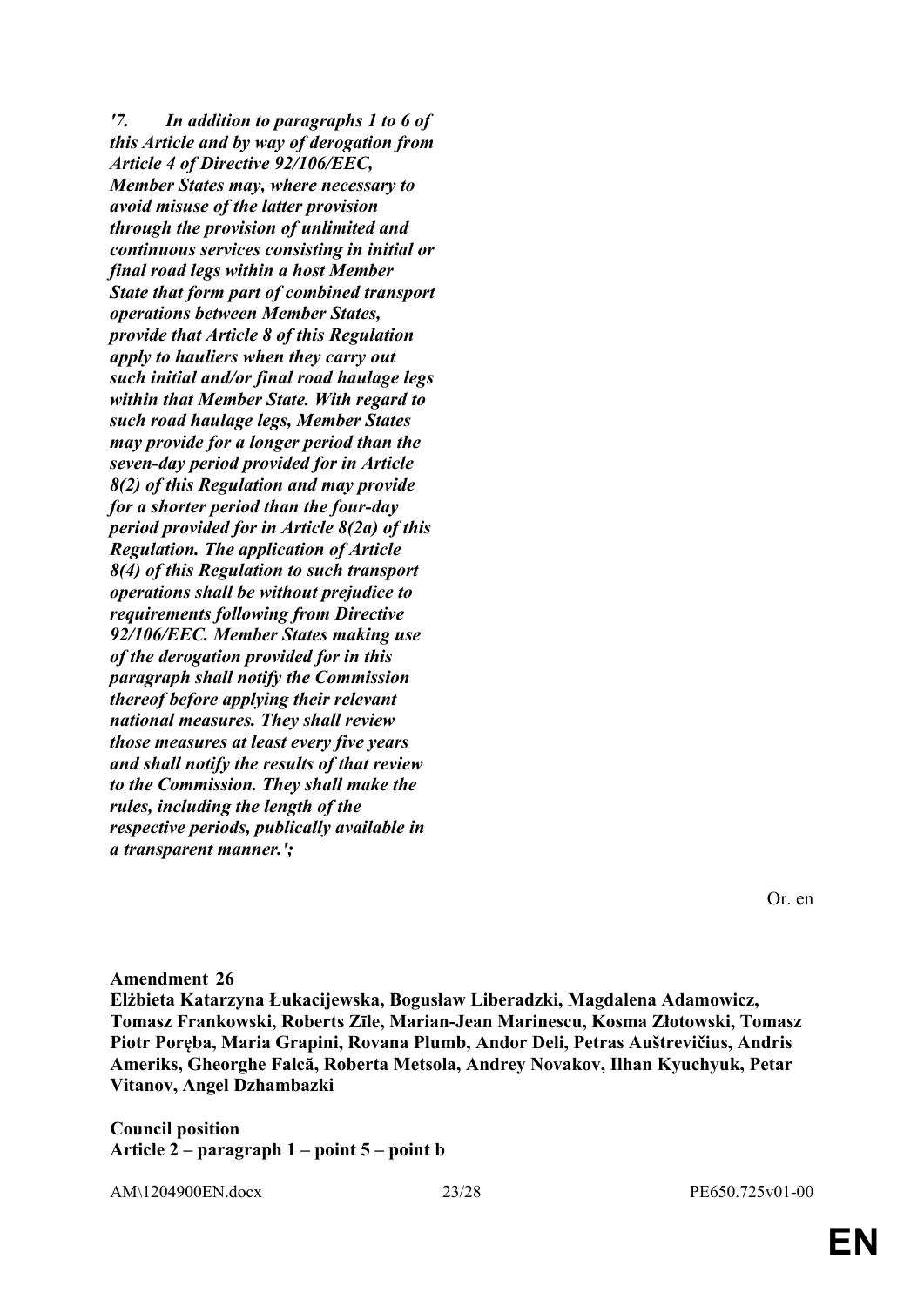Regulation (EC) No 1072/2009 Article 10 – paragraph 7

*Council position Amendment*

*(b) the following paragraph is added: deleted*

*'7. In addition to paragraphs 1 to 6 of this Article and by way of derogation from Article 4 of Directive 92/106/EEC, Member States may, where necessary to avoid misuse of the latter provision through the provision of unlimited and continuous services consisting in initial or final road legs within a host Member State that form part of combined transport operations between Member States, provide that Article 8 of this Regulation apply to hauliers when they carry out such initial and/or final road haulage legs within that Member State. With regard to such road haulage legs, Member States may provide for a longer period than the seven-day period provided for in Article 8(2) of this Regulation and may provide for a shorter period than the four-day period provided for in Article 8(2a) of this Regulation. The application of Article 8(4) of this Regulation to such transport operations shall be without prejudice to requirements following from Directive 92/106/EEC. Member States making use of the derogation provided for in this paragraph shall notify the Commission thereof before applying their relevant national measures. They shall review those measures at least every five years and shall notify the results of that review to the Commission. They shall make the rules, including the length of the respective periods, publically available in a transparent manner.';*

Or. en

*Justification*

*The reference to Directive 92/106/EEC is not appropriate, as this issue should be dealt with in the Combined Transport Directive itself. The inclusion of an initial or final road section in* 

PE650.725v01-00 24/28 AM\1204900EN.docx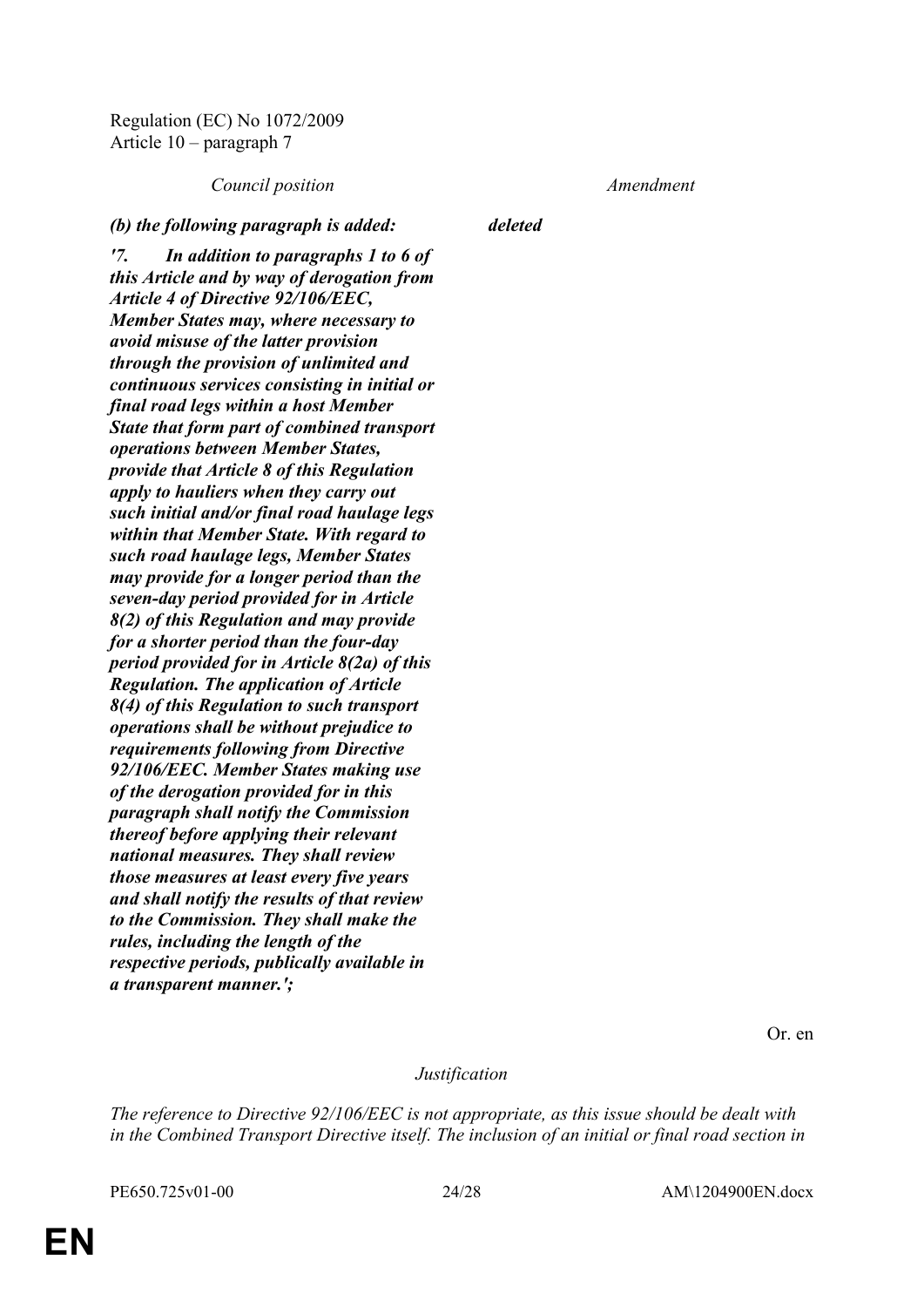*combined transport in the provisions of the Regulation No 1072/2007 is not beneficial as it reduces the attractiveness of combined transport for hauliers and freight forwarders. Such a measure will not contribute to the further promotion of this type of operation and will not contribute to reaching the objectives of European Green Deal. This measure was not part of the Commission's proposals adopted on 31 May 2017 and have not been the subject of an impact assessment. As the Commission noticed, the restrictions on combined transport diminish its effectiveness to support multimodal freight operations.*

#### **Amendment 27 Barbara Thaler**

**Council position**

**Article 2 – paragraph 1 – point 5 – point b** Regulation (EC) No 1072/2009 Article 10 – paragraph 7

#### *Council position Amendment*

7. In addition to paragraphs 1 to 6 of this Article and by way of derogation from Article 4 of Directive 92/106/EEC, Member States may, where necessary to avoid misuse of the latter provision through the provision of unlimited and continuous services consisting in initial or final road legs within a host Member State that form part of combined transport operations between Member States, provide that Article 8 of this Regulation apply to hauliers when they carry out such initial and/or final road haulage legs within that Member State. With regard to such road haulage legs, Member States may provide for a longer period than the sevenday period provided for in Article 8(2) of this Regulation and may provide for a shorter period than the four-day period provided for in Article 8(2a) of this Regulation. The application of Article 8(4) of this Regulation to such transport operations shall be without prejudice to requirements following from Directive 92/106/EEC. Member States making use of the derogation provided for in this paragraph shall notify the Commission thereof before applying their relevant national measures. They shall review those

7. In addition to paragraphs 1 to 6 of this Article and by way of derogation from Article 4 of Directive 92/106/EEC, Member States may, where necessary to avoid misuse of the latter provision through the provision of unlimited and continuous services consisting in initial or final road legs within a host Member State that form part of combined transport operations between Member States, provide that Article 8 of this Regulation apply to hauliers when they carry out such initial and/or final road haulage legs within that Member State. With regard to such road haulage legs, Member States may provide for a longer period than the sevenday period provided for in Article 8(2) of this Regulation and may provide for a shorter period than the four-day period provided for in Article 8(2a) of this Regulation. The application of Article 8(4) of this Regulation to such transport operations shall be without prejudice to requirements following from Directive 92/106/EEC. Member States making use of the derogation provided for in this paragraph shall notify the Commission thereof before applying their relevant national measures *and provide written* 

AM\1204900EN.docx 25/28 PE650.725v01-00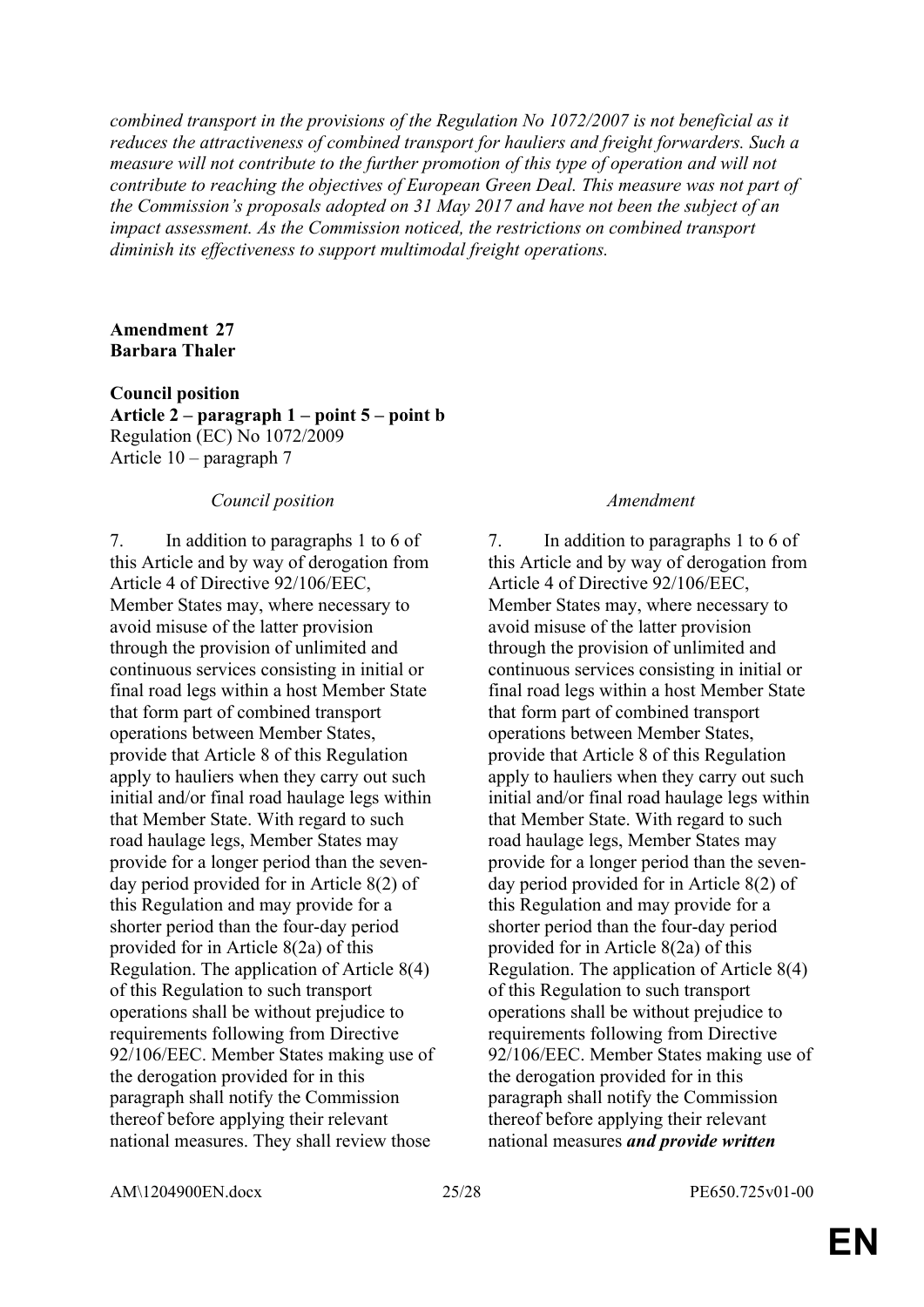measures at least every *five* years and shall notify the results of that review to the Commission. They shall make the rules, including the length of the respective periods, publically available in a transparent manner.;

*justification that includes evidence of abuse committed based on Article 4 of 92/106/EEC, as well as contains quantified objectives wishing to be achieved. The justification shall be opened up to a public consultation with stakeholders for a period of 30 days prior to putting it into effect and continuously monitor the effects of the derogation*. They shall review those measures at least every *two* years and shall notify the results of that review to the Commission*. The derogation shall be suspended where the quantified objectives of the derogation have been met during two consecutive three-month periods*. They shall make the rules, including the length of the respective periods, publically available in a transparent manner.;

Or. en

**Amendment 28 Clotilde Armand**

**Council position Article 3 a (new)**

*Council position Amendment*

*Article 3a*

*Force majeure*

*In the event of exceptional and unforeseeable circumstances, amounting to force majeure, such as a public health crisis, environmental emergency or an emergency of a socio-political or military character, and where the effective continuation of cross-border transportation is of high socio-economic importance, the Commission shall suspend the following provisions of this Regulation for the duration of the emergency and recovery period, to facilitate the circulation of trucks*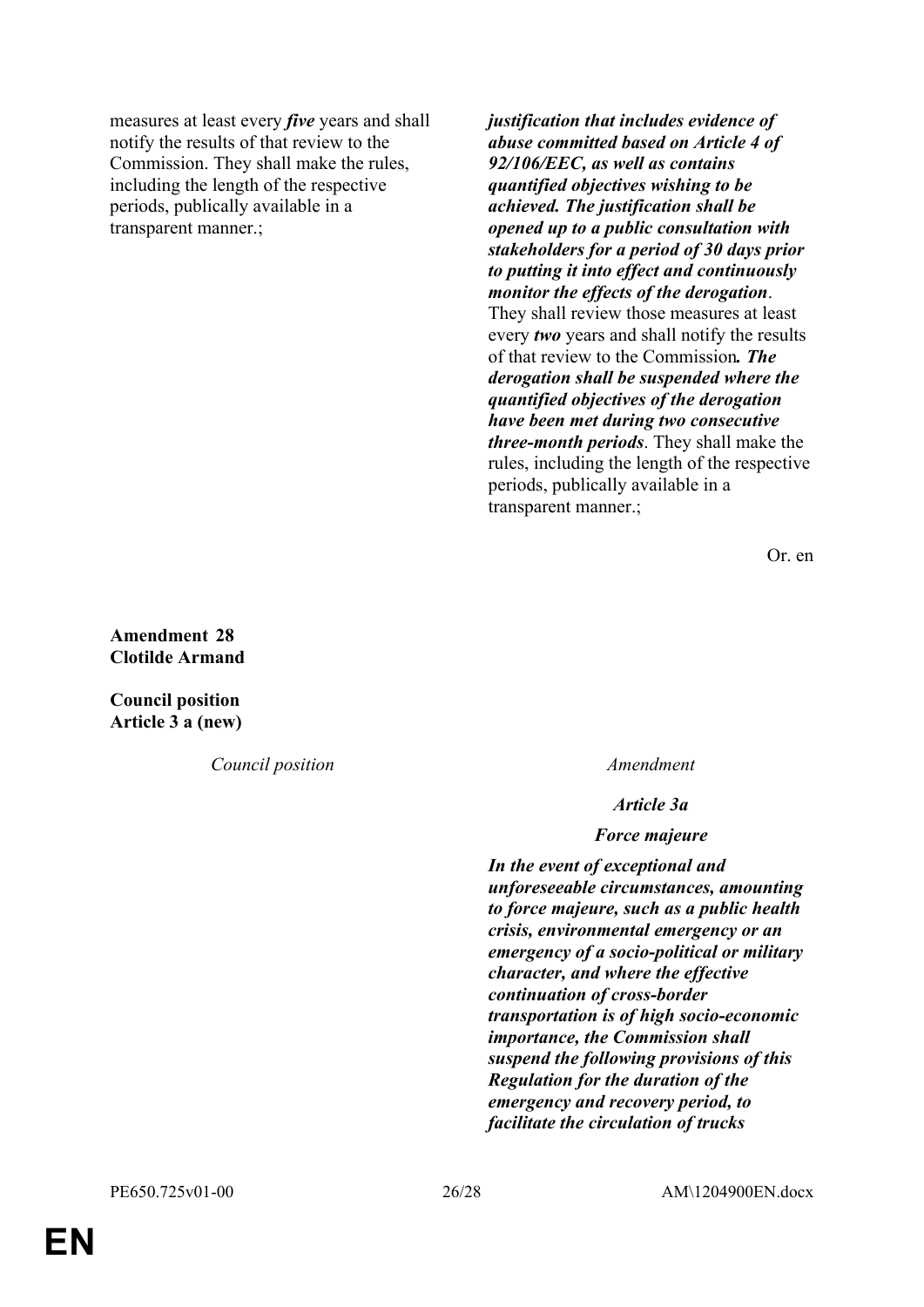*carrying passengers and goods:*

*(a) Article 1, paragraph 1, point 3 amending Article 5, point (b), of Regulation (EC) No 1071/2009 and introducing the obligation for the vehicle to return to the operational centre in the Member State of establishment at least once within eight weeks after leaving it;*

*(b) Article 2, paragraph 1, point 4, point (a), amending Article 8, point 2a, of Regulation (EC) No 1072/2009, as well as Article 2, paragraph 1, point 4, point (b), amending Article 8(3), first subparagraph, introducing a 4 day"cooling-off" period for cabotage operations;*

*(c) Recital 8 providing for the drivers the obligation to return home at least every four weeks, as well as the obligation to synchronise that return operation through the return of the driver together with the vehicle at least every second four week cycle;*

*Such suspension shall have immediate effect after its notification to the European Parliament and the Council. Registered transport undertakings shall be informed of such suspension by national competent authorities without delay.*

Or. en

#### *Justification*

*Acting in the best interests of the EU citizens, the European Commission must ensure that the EU legislation is applied in an adequate way and does not produce distortions for the free circulation of vehicles in exceptional circumstances amounting to force majeure. Since the restrictions introduced with this Regulation would severely jeopardize the delivery of transport services and put at risk social and economic priorities, the introduction of a suspension clause in case of force majeure allows to re-establish free circulation of vehicles, notwithstanding their place of registration. In addition, cited provisions of this negotiated version of Regulation must be reviewed in the light of the upcoming Commission's impact assessment of the negative environmental and socio-economic effects.*

AM\1204900EN.docx 27/28 PE650.725v01-00